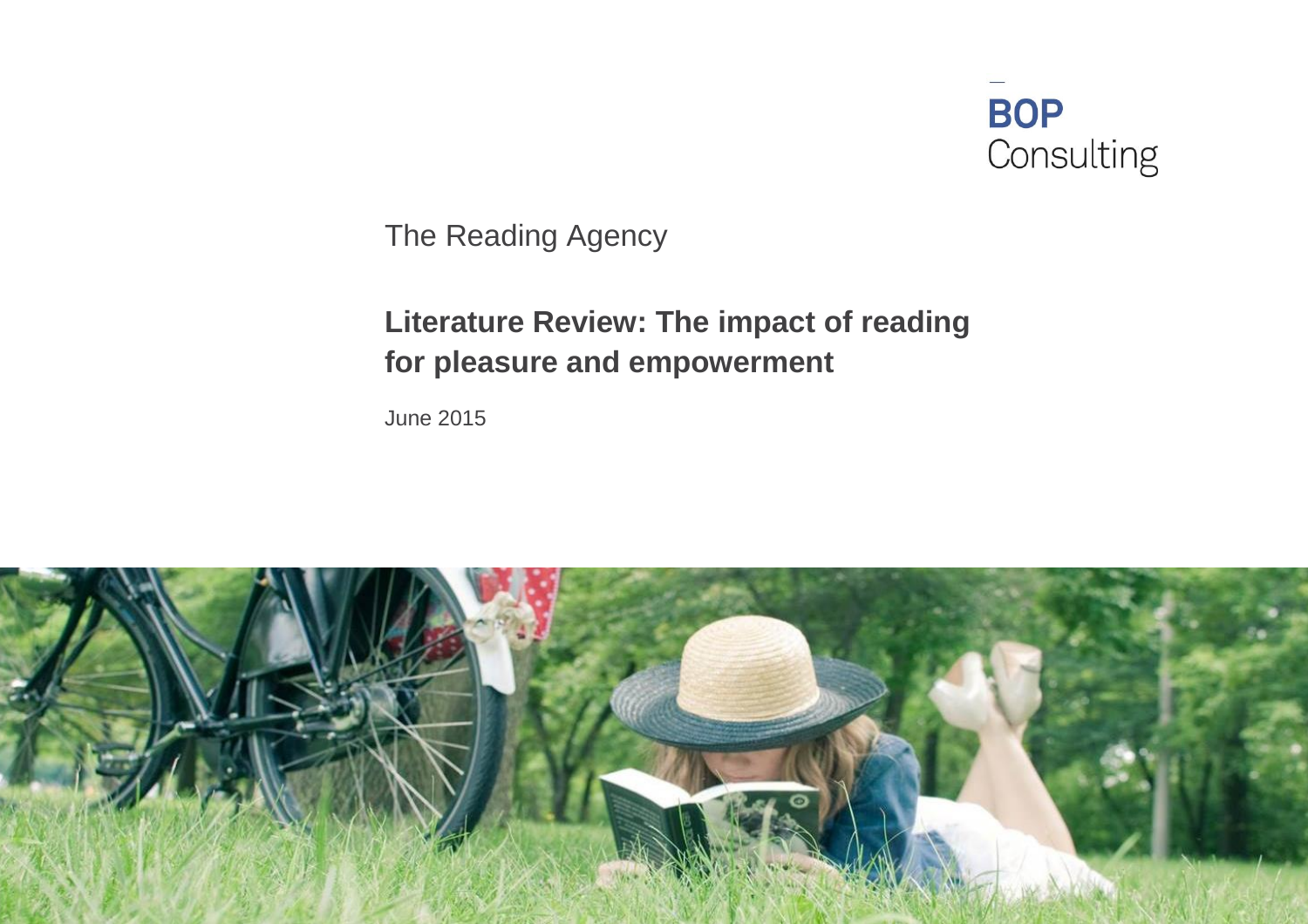# **BOP**<br>Consulting

#### **Contents**

#### [Foreword from The Reading Agency](#page-2-0)

#### [Executive Summary](#page-3-0)

- 1. [Introduction](#page-5-0)
- 1.1 [Aims and context](#page-5-1)
- 1.2 [Methodology](#page-6-0)
- 2. [An emergent outcomes model](#page-7-0)
- 2.1 [Summary of research approaches, 'groups'](#page-7-1)  [and outcomes](#page-7-1)
- 3. [General adult populations](#page-10-0)
- 3.1 [Overview of studies](#page-10-1)
- 4. [Children and young people](#page-13-0)
- 4.1 [Overview of studies](#page-13-1)
- 5. [Parents and carers](#page-20-0)
- 5.1 [Overview of studies](#page-20-1)
- 6. [Adults with health needs](#page-22-0)
- 6.1 [Overview of studies](#page-22-1)
- 7. [Adults with additional needs](#page-25-0)
- 7.1 [Overview of studies](#page-25-1)
- 8. [Quality of evidence and methodological trends](#page-27-0)
- 9. [Evidence gaps and future research priorities](#page-27-1)
- 10. [Conclusion](#page-30-0)
- 11. [Bibliography](#page-32-0)

Appendix 1 - [Search terms and result yields](#page-35-0)

Appendix 2 - [List of project steering group members](#page-37-0)

Appendix 3 - [Glossary of outcomes](#page-38-0)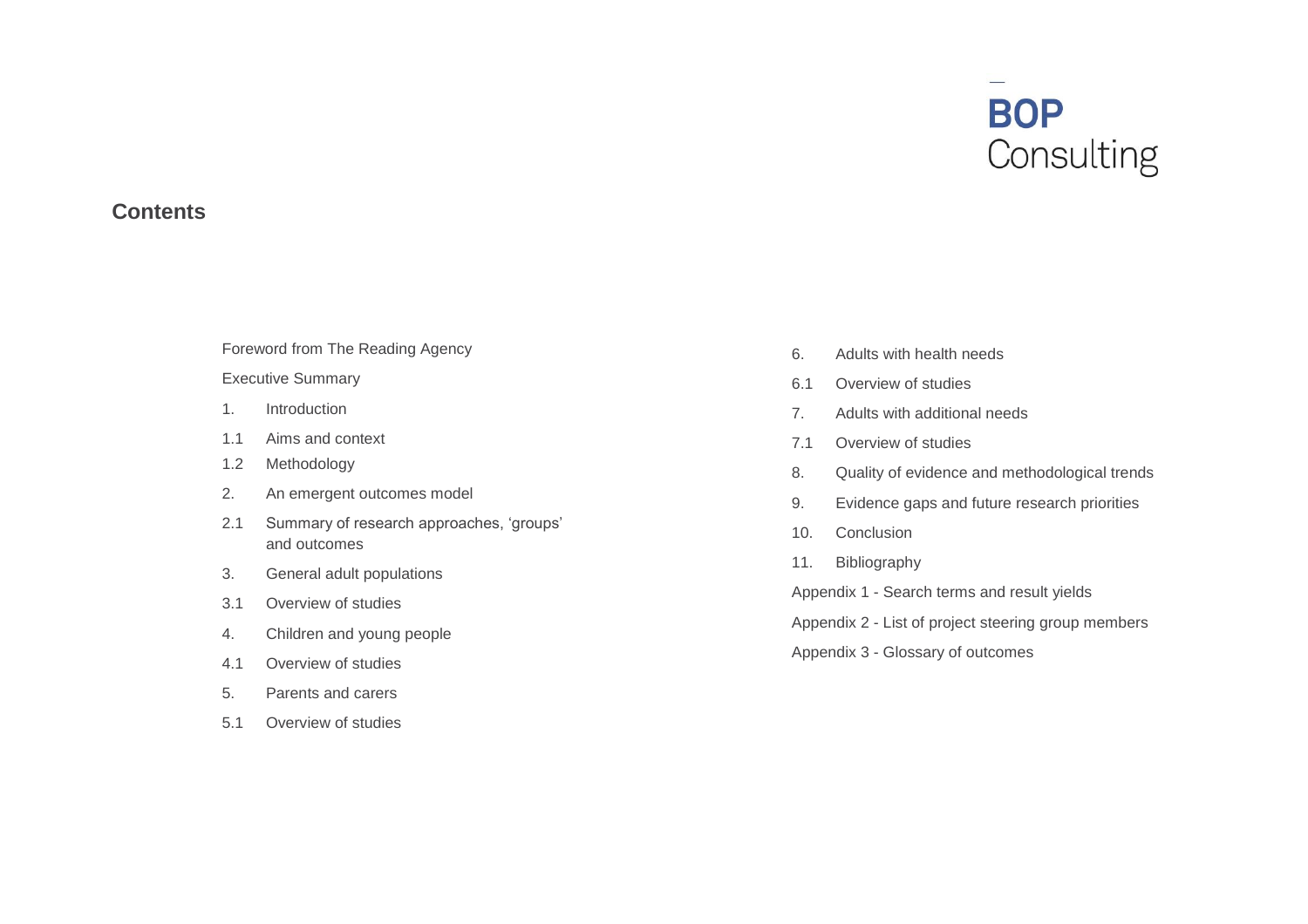# <span id="page-2-0"></span>**Foreword from The Reading Agency**

The Reading Agency's mission is to inspire more people to read more, to encourage them to share their enjoyment of reading with others and to celebrate the difference that reading makes to all our lives, because everything changes when we read. To maximise the effectiveness of our work we need to be able to evaluate our impact systematically and build a strong national evidence base shared with partners across the reading sector.

In 2014, The Reading Agency was delighted to receive generous funding from the Peter Sowerby Foundation for a collaborative project to develop a robust reading outcomes framework. Our aim is to move beyond a programme-by-programme evaluation approach, to think more strategically about impact and to embed it throughout our work. We want to be sure that our interventions to encourage reading really do make a difference for the people we are trying to reach and we want to constantly improve the work that we do.

We know that by working in collaboration with the organisations that share these goals we will create a better framework. To that end, we have established a strong partnership with Arts Council England, Association of Senior Children's and Education Librarians, Book Trust, Chartered Institute of Library and Information Professionals, Education Endowment Foundation, National Literacy Trust, Publishers Association, Scottish Library and Information Council and the Society of Chief Librarians. Our goal is to use our collective expertise and insight to create something that we can all use to help us improve the impact and reach of our reading programmes.

This literature review is an essential first stage in the project. We have reviewed the evidence about the wider impacts of reading as the first stage in helping us to identify the outcomes we can achieve and how we might more effectively measure these in the future.

We were pleased to commission BOP Consulting to undertake this piece of work for us, drawing on their extensive experience in this field. We feel the review is a vital and illuminating piece of work, which will really help to move thinking in the sector forward. We look forward to sharing the results and building on the findings as we develop the next phase of the project over the coming months.

We are sure that the findings will spark many interesting discussions about the benefits of reading; the evidence really does support The Reading Agency's belief that everything changes when we read.

> Sue Wilkinson Chief Executive Officer at The Reading Agency June 2015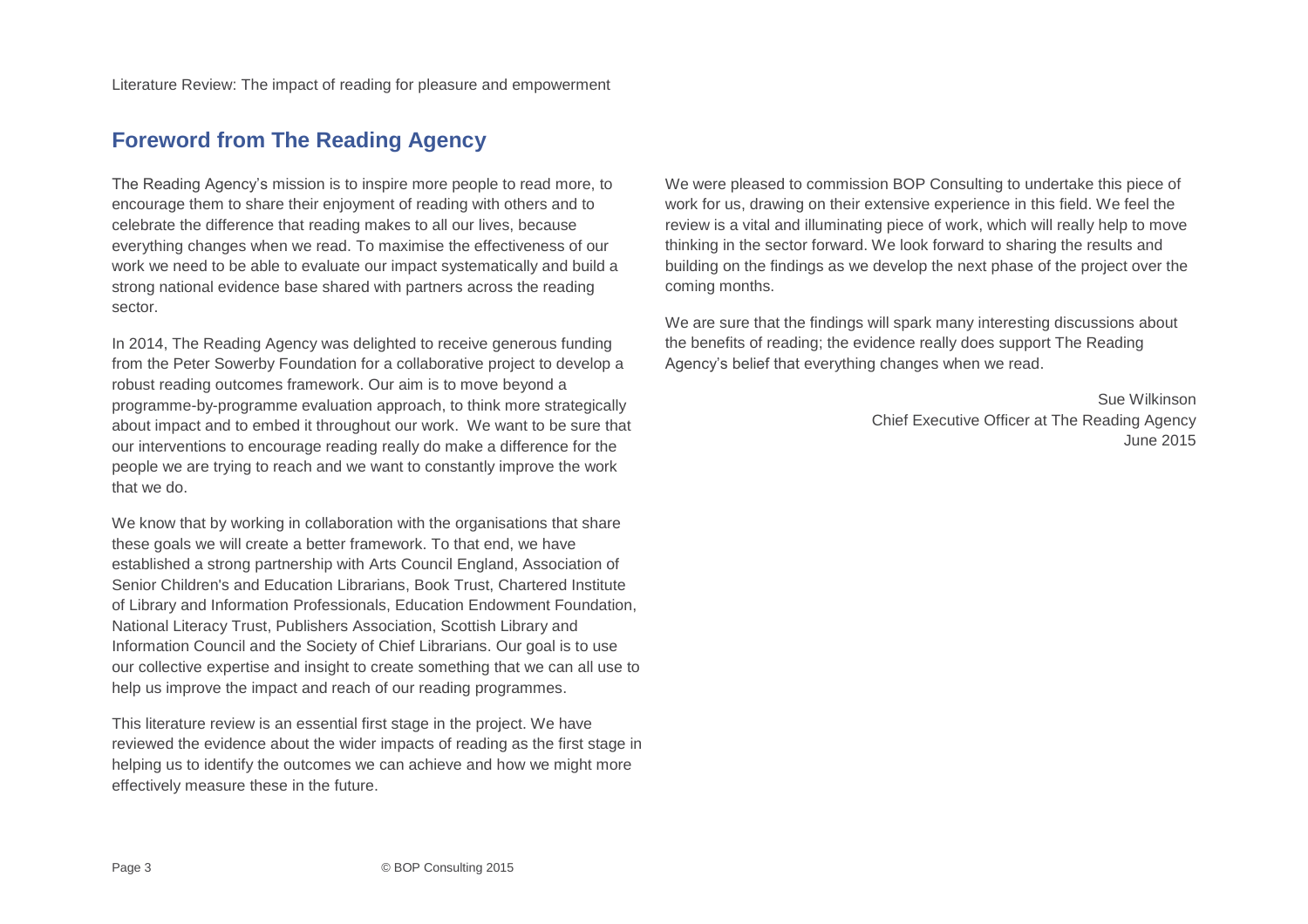# <span id="page-3-0"></span>**Executive Summary**

This literature review was commissioned by The Reading Agency and conducted by BOP Consulting between March and June 2015. It is the first stage in a wider programme of work to develop an outcomes framework to guide evaluation in the reading sector, funded by the Peter Sowerby Foundation.

The main aim of the review was to collate and summarise research findings relating to non-literacy outcomes of 'reading for pleasure or empowerment' (also referred to as 'recreational reading'). The review seeks to build on other literature reviews that have largely focused on the effects of reading for pleasure on literacy and reading outcomes.

The reviewers searched academic publication databases, as well as integrating key literature from organisations working in the UK reading and literacy sector and general web searching for 'grey literature'. In total, 51 documents met the inclusion criteria and were included in the review.

A key theme that came through the research was the centrality of enjoyment of reading as a prerequisite for the other outcomes of reading to be achieved. Indeed, it was clear that attention must be paid to how individuals are motivated to read so that programmes seeking to bring about additional outcomes are best designed and targeted. It was clear from the review that reading is closely linked to increasing understanding of our own identities and can also play a large part in relating to others, understanding their world-views and so forth. This area of 'identity development' is complex and tends to be explored across different academic disciplines (education, psychology, sociology and the humanities) within the review. Another key theme that emerged was the use of recreational reading for distraction, relaxation, and knowledge development. These are likely starting points for the

development of more 'externally observable' and measurable impacts.

The findings in the review are presented according to the five main populations that the literature tended to focus on:

#### **General adult populations**

The main outcomes reported for this group were enjoyment, relaxation and escapism, increasing understanding of self and social identities, empathy, knowledge of other cultures, relatedness, community cohesion and increasing social capital. There was a limited amount of research on this group, and it encompassed a variety of study designs which limits comparability.

#### **Children and young people**

The majority of the research reviewed for this study related to this group, indicating a broader and stronger evidence base. The main outcomes reported were enjoyment, knowledge of the self and other people, social interaction, social and cultural capital, imagination, focus and flow, relaxation and mood regulation. Improvements in young children's communication abilities and longer-term education outcomes were also reported for early years children.

#### **Parents and carers**

There were fewer studies exploring additional outcomes for parents and carers, although the ones reviewed showed links between reading for pleasure and improvements in parent-child communication and understanding, as well as improving parenting knowledge.

#### **Adults with health needs**

There was a relatively substantial amount of research relating to links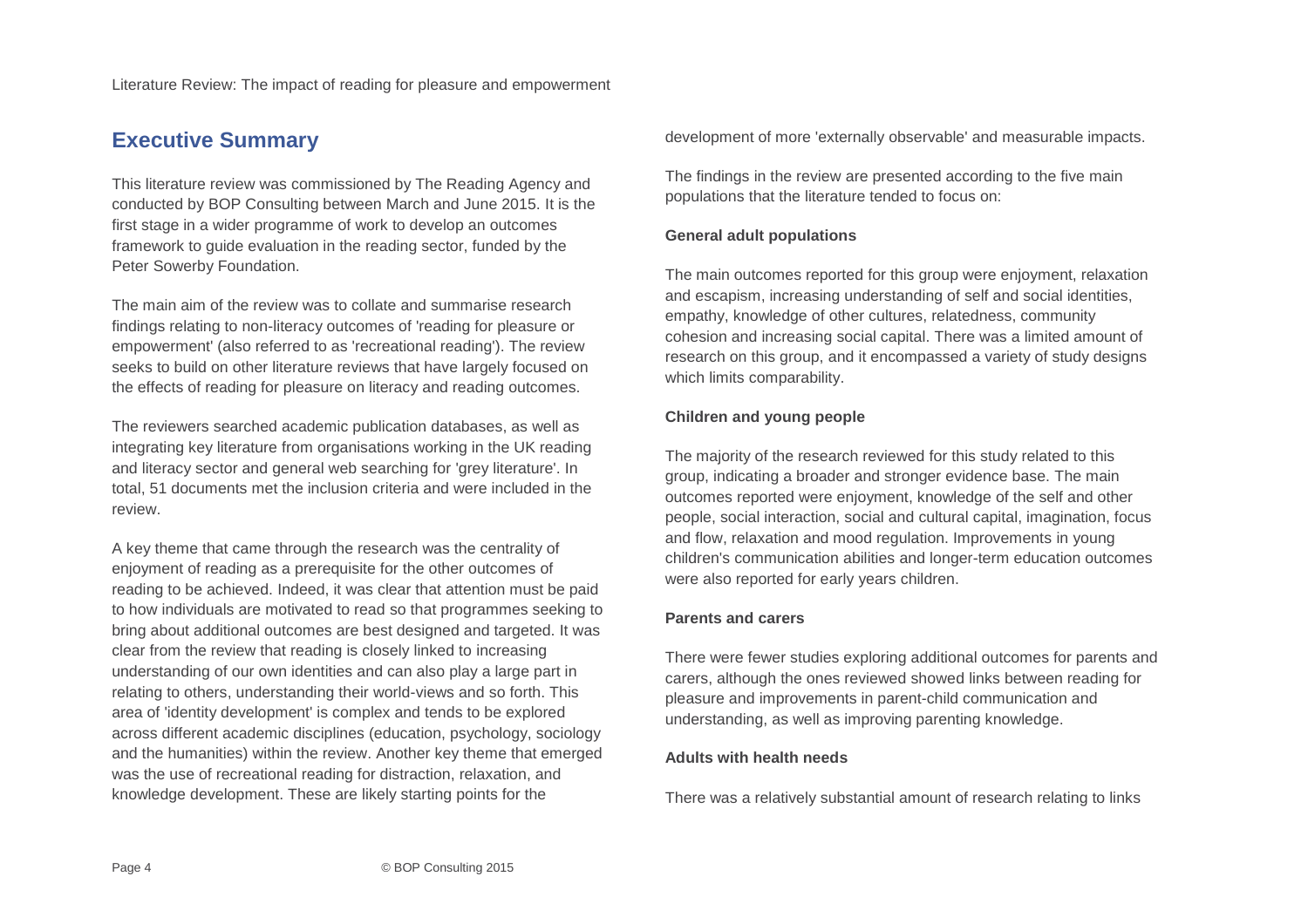between recreational reading and health. These mostly related to changes in stress levels and relaxation, health literacy, and improvements in depression and dementia symptoms. One review showed mixed results on the positive effects of reading for pleasure and neurological conditions.

#### **Adults with additional needs**

These studies tended to focus on adults with below average levels of literacy but presented findings relating to communication, self-efficacy, learning motivation and relatedness.

#### **Summary**

For each group these outcomes were modelled onto an 'impact map' representing how these findings relate to overall personal and social development, and highlighting interactions between outcome areas.

While the types of outcomes of reading for pleasure overlap for these groups, this structure is useful for presenting the weight of findings and an overall model of emergent outcomes is presented in the report.

While the quality of the individual research studies reviewed was generally strong, the diversity of disciplines and methodological designs makes it difficult to aggregate findings and draw conclusions about the overall impact of reading for pleasure. However, this diversity also highlights opportunities to explore the impact and role of reading for pleasure across populations and settings and especially to extend research further into applied policy settings (e.g. health, justice, employment). Indeed a key finding is the need for a more strategic approach to research and evaluation within the reading and literacy sector to improve the quality of evidence across diverse interventions seeking to achieve positive broader impacts. The wider programme of work to develop an outcomes framework for the reading sector that this

review is a part of could address this need.

Overall there is a relatively strong and growing range of research findings which show how and why reading for pleasure can bring a range of benefits to individuals and society.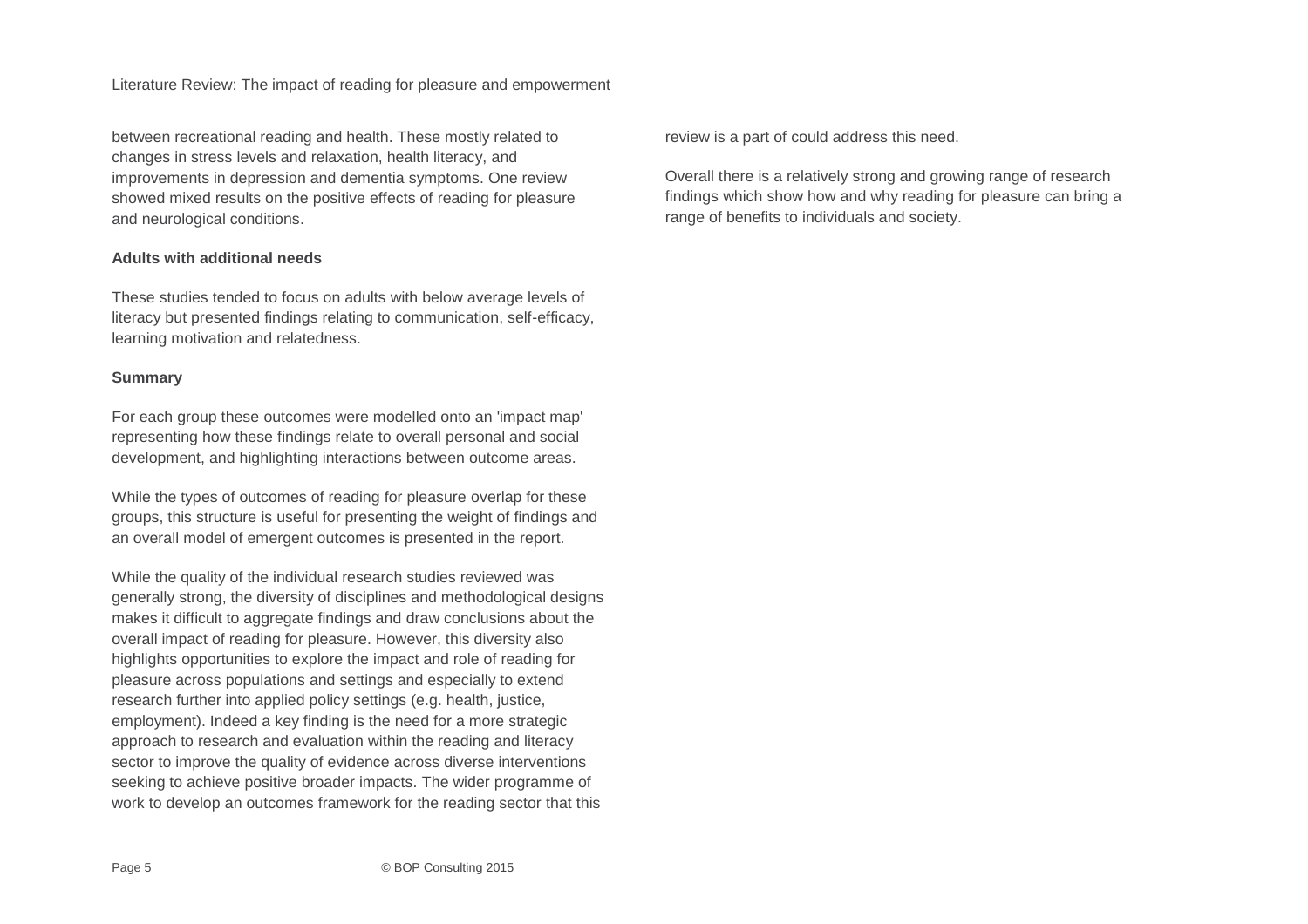# <span id="page-5-0"></span>**1. Introduction**

This review begins by introducing the context of the study and its core aims and guiding research questions. A brief description of the methodology is then provided along with an outline of the emerging outcomes model based on all the literature reviewed. Each population that most of the literature relates to is then considered in turn, these are; general adults; children and young people; parents and carers; adults with health needs; and, adults with additional needs. For each section, a revised outcomes model relating to the available evidence for that population is illustrated. The final sections reflect on the quality of the evidence overall, and any observable trends in methodology. This includes recommendations for future research and evaluation of reading programmes seeking to achieve broader outcomes.

## <span id="page-5-1"></span>1.1 Aims and Context

The Reading Agency secured investment from the Peter Sowerby Foundation for a collaborative programme of work to develop an evaluation framework for the reading sector (a full list of project steering group members can be seen in appendix 2). The framework will guide evaluation and map the effects, outcomes and impacts of reading for pleasure and empowerment. For the purposes of this review these two terms are defined as:

**'Reading for pleasure' and 'recreational reading' (used interchangeably in the document):**

Non goal oriented transactions with texts as a way to spend time and for entertainment

#### **'Reading for empowerment':**

Transactions with texts as a means of self-cultivation and selfdevelopment beyond literacy

BOP Consulting was commissioned by The Reading Agency in March 2015 to conduct a literature review on the impact of reading for pleasure and empowerment. The reason for including reading for empowerment alongside reading for pleasure is to ensure the review captures evidence about the impact of reading that is self-directed but takes place with a purpose beyond enjoyment; for example reading self-help books.

Initially the study aimed to focus on the impact of reading programmes, but it soon became clear that there were a relatively limited number of evaluations of national or international programmes seeking to encourage reading for pleasure and its broader outcomes. Therefore, the review considers all literature that explores broader outcomes of reading for pleasure and empowerment. Importantly, the review focuses on reviewing literature reporting evidence on outcomes other than literacy and reading.

The research questions guiding the review process were:

- o What recent evidence exists relating to broader outcomes (i.e. beyond literacy, reading and academic performance) resulting from reading for pleasure and/or empowerment?
- o (How) does this differ according to population, setting, or programme design?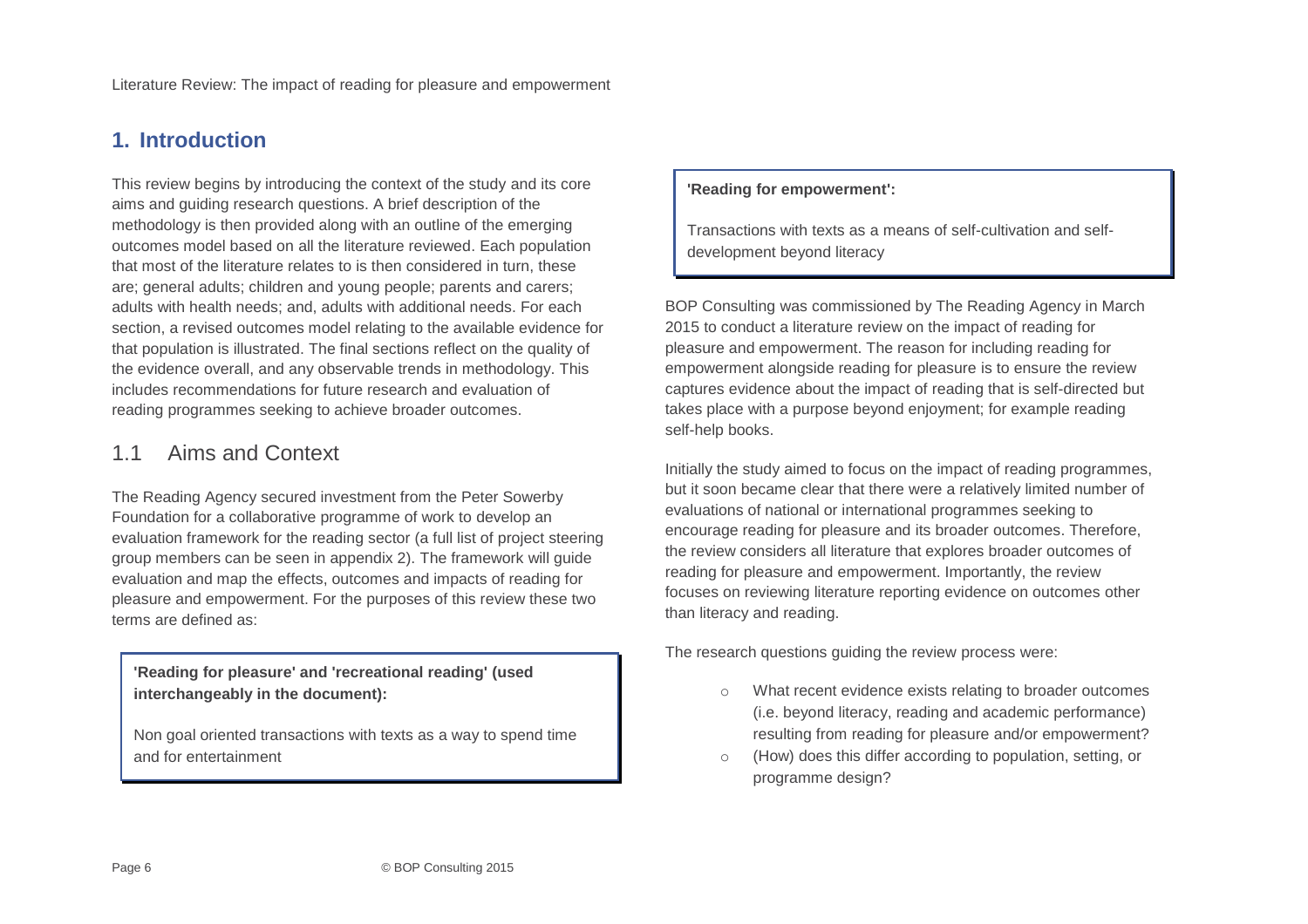- o Are there national/regional/local differences in patterns of research or findings?
- What are the roles of social actors (i.e. charities, schools, other organisations, teachers, other employees, families, peers) in achieving these outcomes?
- o How have programmes been evaluated, or research conducted, and how might this inform the broader work of organisations seeking to support reading for pleasure?

A number of recent and relatively large scale reviews have taken place to explore the role of reading for pleasure (Department for Education 2012, National Endowment for the Arts 2007, Clark and Rumbold 2006). These each provide a useful summary of existing evidence, much of it published from the 1960s onwards, which demonstrates the value of recreational reading. However, the vast majority of the studies that make up these reviews focus on the impact of reading for children and young people, and are overwhelmingly focused on the effects of recreational reading for literacy development and broader academic attainment. Relevant findings are included in this report, and perhaps inevitably, there remains a focus on children and young people here, however the aim is to explore the evidence of impact beyond reading ability and literacy and towards the impact of reading for pleasure across the life-course and across all aspects of life.

## <span id="page-6-0"></span>1.2 Methodology

The methodology was informed by EPPI-Centre<sup>1</sup> guidelines on performing systematic evidence reviews and followed a four-step process:

- 1. Review of key literature provided by The Reading Agency and the project steering group
- 2. Systematic 'Web of Knowledge' and Google Scholar searching to retrieve peer-reviewed studies meeting the inclusion criteria
- 3. Web searching for 'grey' literature (i.e. non-peer reviewed publications, largely from the public and third sectors)
- 4. Checking of included literature with the project steering group and including any omissions

In order to focus the review on the impact of reading for non-literacy outcomes a series of searches were undertaken. Those that yielded the most relevant results were used to focus the web searching for grey literature (a full list of search terms and yields is provided in appendix 1). A set of inclusion criteria was also agreed with The Reading Agency to focus the search and ensure that the process was both methodologically robust and pragmatic in the allocated time and resources. These were:

> o The document is a research report or evaluation of a programme, intervention or experiment

-

<sup>1</sup> The Evidence for Policy and Practice Information and Coordinating Centre (EPPI-Centre) is part of the Social Science Research Unit at the UCL Institute of Education.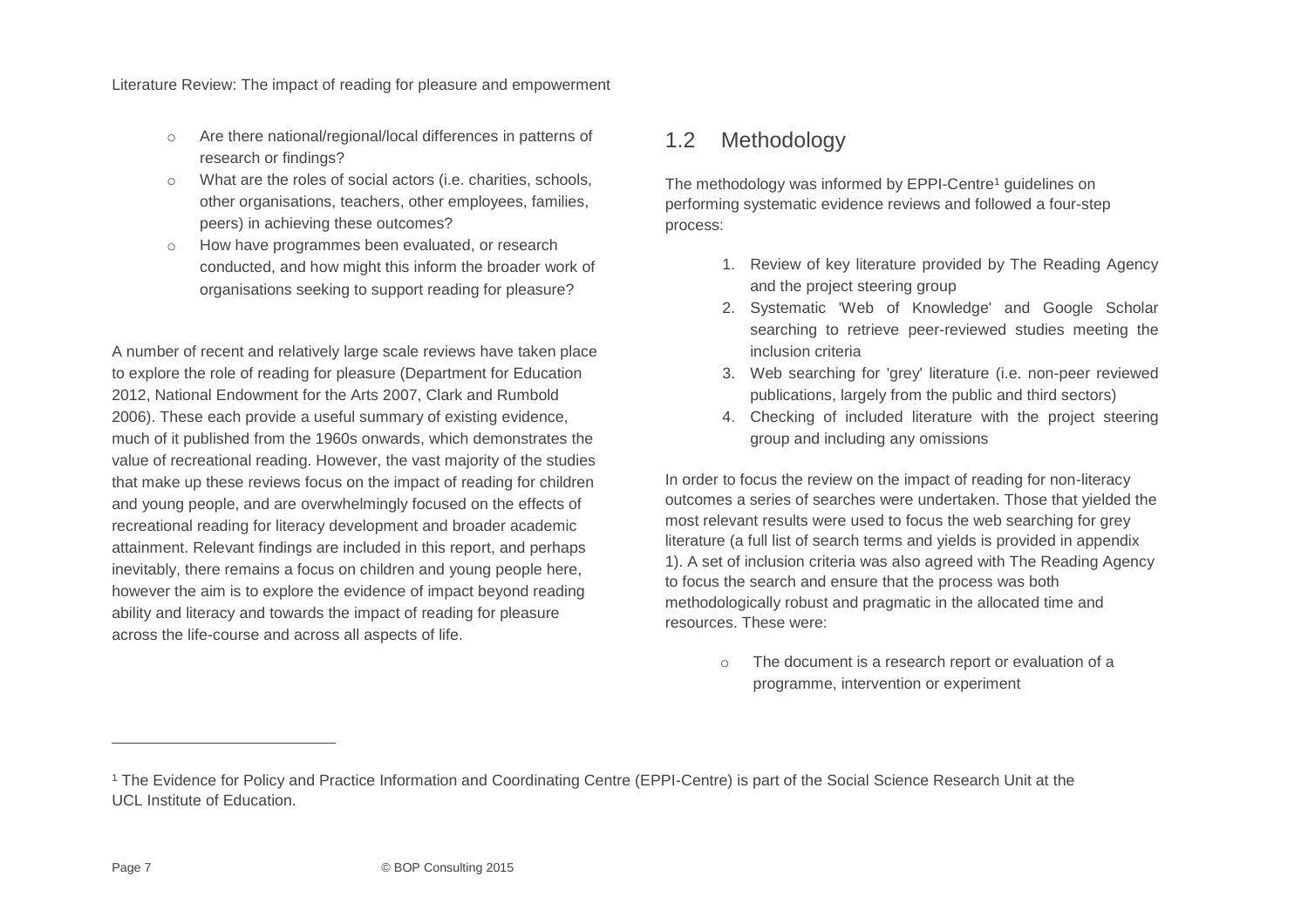- o The document was published in the past 10 years (with exceptions being clearly justified)
- The programme or intervention focuses on self-directed reading (including extra-curricular programmes, and those based in school but focused on reading activity outside of school)
- o The programme can include reading for learning, but not learning to read

These criteria set this literature review apart from some of those published in recent years that have focused on reading for pleasure and outcomes relating only to literacy or broader school attainment. The criteria were also designed to broaden the evidence base beyond in-school and student populations, although these groups still make up a large proportion of the samples retrieved.

The number of documents retrieved at stage 1 (stakeholder documents) was 27, of which 14 met the criteria for inclusion, including a document from the Book Trust which summarised a number of their evaluation findings. The number of academic articles first retrieved (based on title only) was 150, of which 24 were eligible. 'Grey literature' web searching contributed another 14 documents, of which 8 were included. The final stage of inviting any omissions led to another 9 documents being considered, with 5 meeting the inclusion criteria. This led to a total number of 51 documents being considered as part of the main review. Sections 7 and 8 below discuss the methodological trends and quality of the studies retrieved, remaining gaps in the evidence, and suggested future research priorities.

### <span id="page-7-0"></span>**2. An emergent outcomes model**

# <span id="page-7-1"></span>2.1 Summary of research approaches, populations and outcomes

The predominant types of study retrieved were research studies, largely from the academic journal searching, and programme evaluations from the grey literature. There were also a number of previous literature reviews published where relevant findings have been included if they relate to reading for pleasure and non-literacy outcomes.

The research approaches fell into three main types:

**Evaluation of the efficacy of an intervention** - mostly projects and programmes designed to increase levels of reading for pleasure and noting any additional effects or outcomes beyond literacy

**Quasi-experimental designs** - these tended to include pre-test and post-test measures or scores amongst non-randomised groups, often using statistical analysis to explore relationships between variables (including levels of pleasure reading in many cases as an additional variable)

**Exploratory research designs** - these tended to employ qualitative methods to explore perceptions, understanding, and preferences linked to reading behaviour and other outcomes (although there were fewer of this type of study in the retrieved literature than for the other approaches).

The included literature has been organised into five population 'groups' which broadly allude to the characteristics of the samples under study or the topics of the research. These are: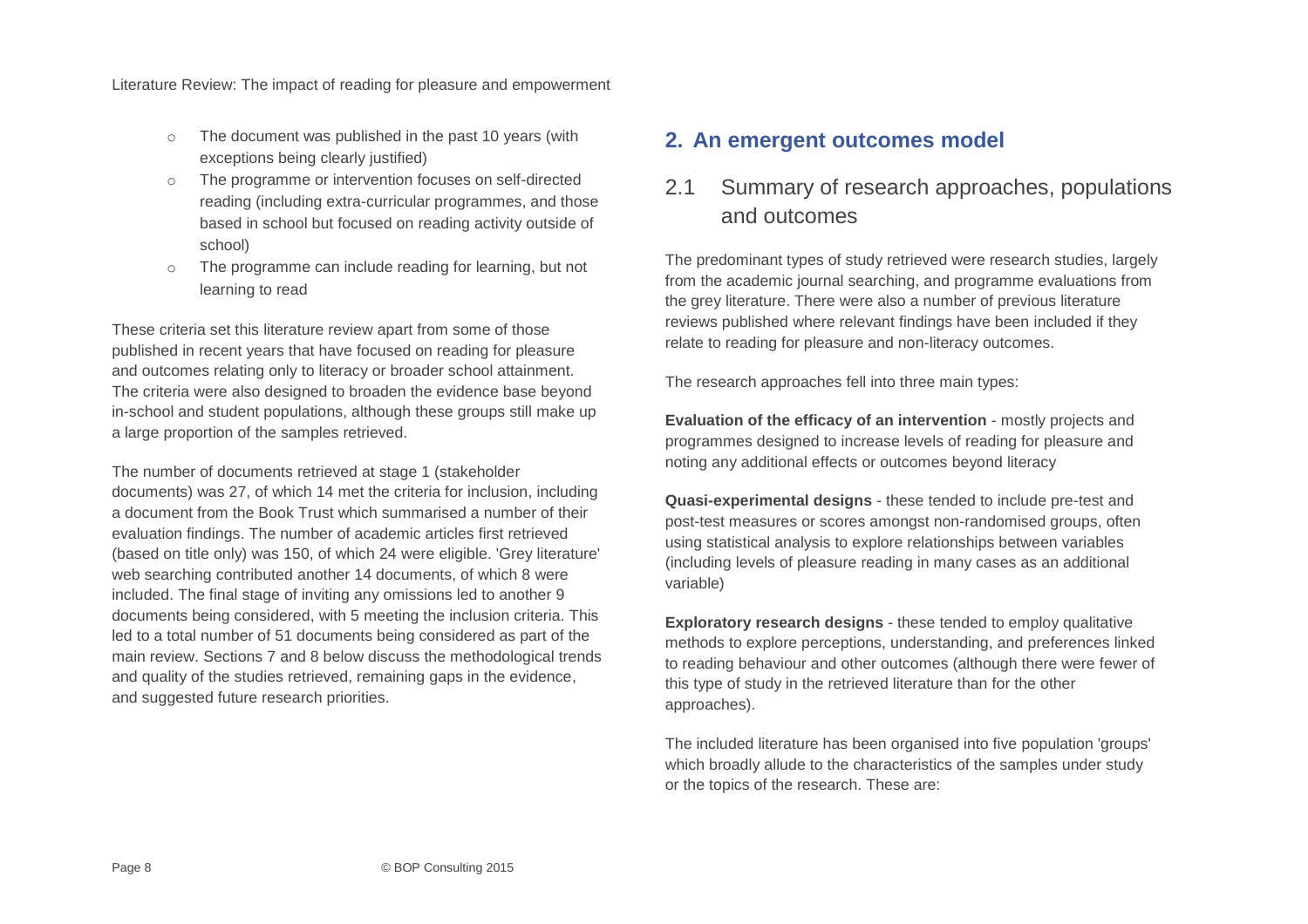- 1. General adult populations
- 2. Children and young people
- 3. Parents and carers
- 4. Adults with health needs
- 5. Adults with additional needs

Figure 1 shows an overarching outcomes model based on the findings of the review. Due to the nature of the evidence it was not possible to present this as a clear 'logic model' of how particular inputs are related to outputs and outcomes. Instead, the most frequent and strongly evidenced outcomes are mapped onto broader 'impact areas'.

Throughout each of the findings sections an alternative outcomes model has been provided summarising the outcomes for the population groups that the reported evidence relates to. The broad impact levels are 'Personal outcomes' (i.e. changes that take place within individuals), 'Social outcomes' (i.e. changes that take place that affect how individuals relate to other people, or changes that take place within groups of individuals) and 'External outcomes' (i.e. changes that are more easily observable from an external perspective), with each specific outcome mapped onto these impact areas where they may demonstrate these broader impacts. A glossary of definitions for each outcome in the model is provided in Appendix 3.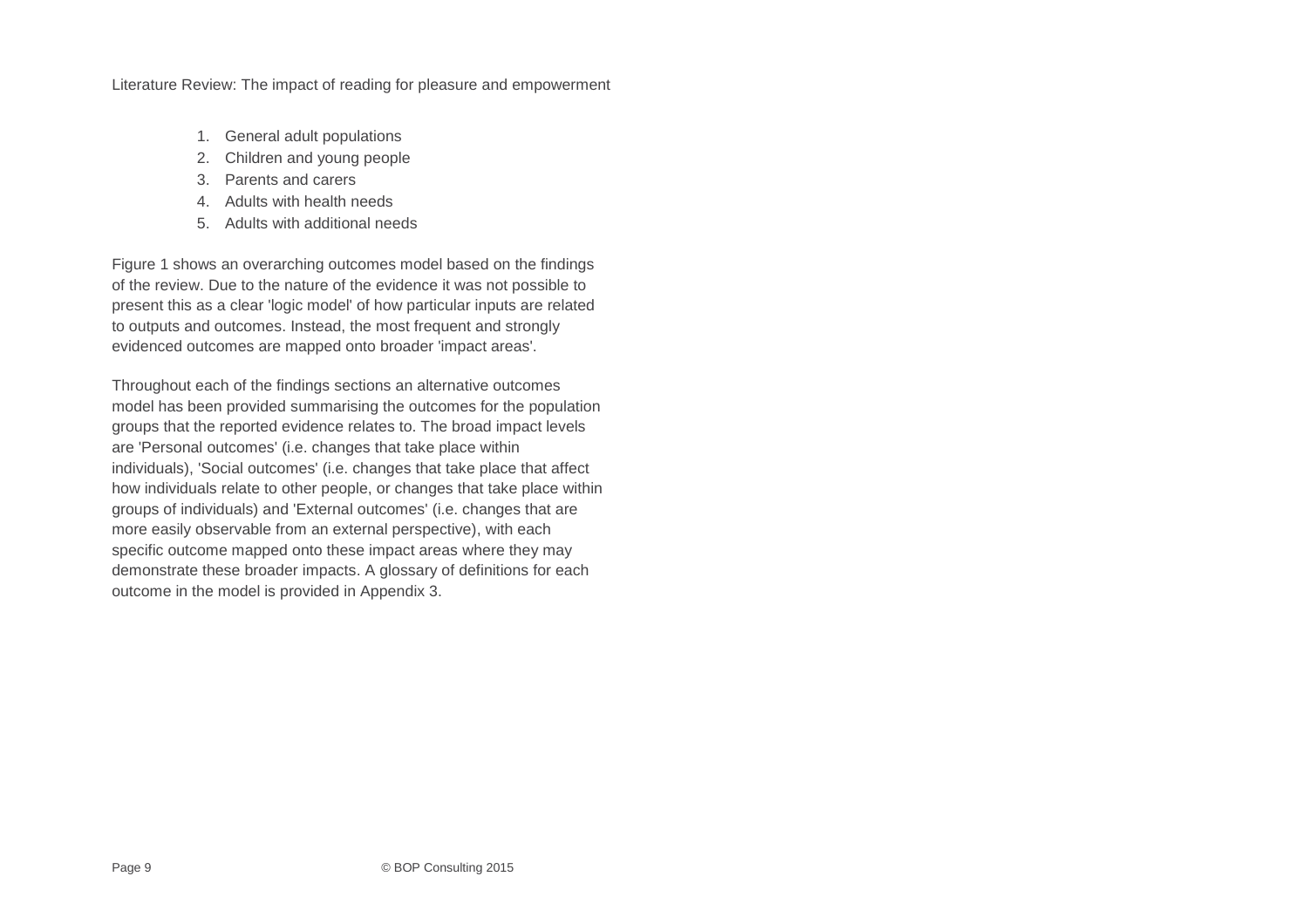

**Figure 1: Overall Outcomes Map**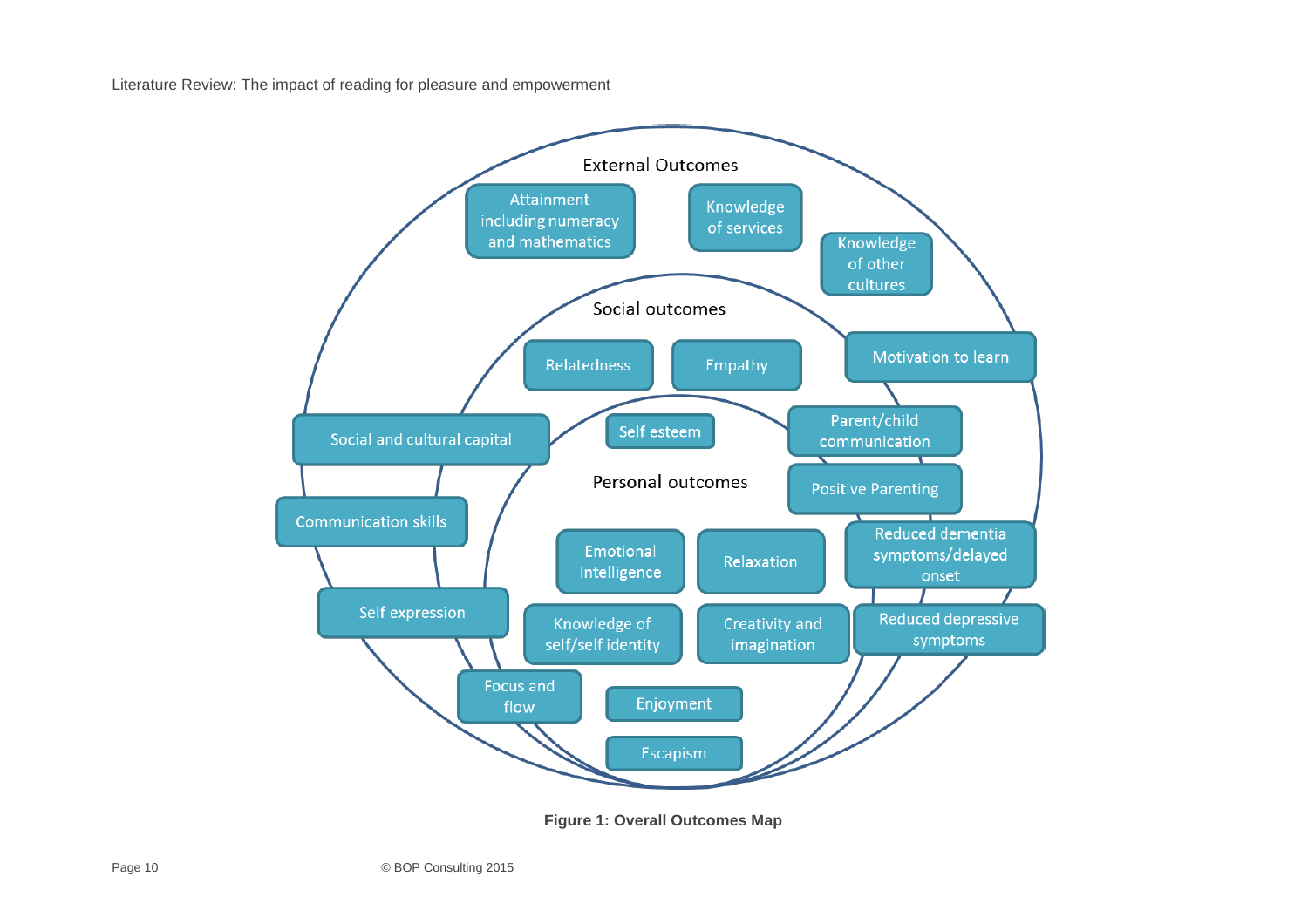# <span id="page-10-0"></span>**3. General adult populations**

## <span id="page-10-1"></span>3.1 Overview of studies

This section considers studies that have explored the relationship between recreational reading and broader outcomes within general adult populations. There was, perhaps understandably, still a broad range of reading habits and motivations observed across these study populations. However, studies tended to use representative samples, which may tell us about links between reading and other outcomes in general populations.

## *3.1.1 Frequency, motivations and enjoyment*

DJS Research and Book Trust (2013) published a survey of reading habits and attitudes amongst 1,400 adults in England and found that 28% stated that they read hard copy books every day, with a further 22% reading them once or twice or several times a week. Nearly a fifth (18%) never read hard copy books. Reading frequency was related to socio-economic status, with those in higher socio-economic bands reading more frequently than others. Reading was also more popular amongst females than males. Nearly half of respondents (49%) stated that they enjoy reading 'very much'; with a further 23% stating that they enjoy reading 'quite a lot'. The main motivations for reading were escapism, relaxation, learning, as well as enjoyment of reading for its own sake. These figures echo the latest frequency measures from the UK Department of Culture, Media and Sport which found that 69% of

adults read for pleasure regularly<sup>2</sup>.

## *3.1.2 Emotional, personal and social development*

A number of studies exploring the outcomes of reading for pleasure on the general population have found a strong association with emotional and personal development. Studies have found that reading for pleasure enhances empathy, understanding of the self and the ability to understand one's own and others' identities.

Billington (2015) undertook a UK-wide study exploring the benefits reported by adults regularly reading for pleasure. The study surveyed 4,000 individuals from diverse demographics through an online poll consisting of fourteen questions designed to elicit participants' perception of their general mood, well-being and levels of social interaction in relation to reading. The findings indicated that reading for pleasure is positively associated with a greater sense of community, a stronger feeling of social inclusion, a stronger ability to enjoy social occasions, and enhanced openness and talkativeness.

Mar *et al.* (2006) carried out a study to explore the link between reading and social abilities on a sample of 94 undergraduate students in Canada. Using a mixed-methods design the authors found that reading fiction is a strong predictor of social ability and in particular, a predictor of empathy. The findings suggested that understanding characters in a narrative fiction is related to understanding of real life peers, however the authors were conscious to note that the relationship between fiction and empathy may not be one way and a stronger ability to empathise with others could be associated with personality traits that make people

 $\overline{a}$ 

<sup>2</sup> Taking Part: The National Survey of Culture, Leisure and Sport DCMS, 2013/14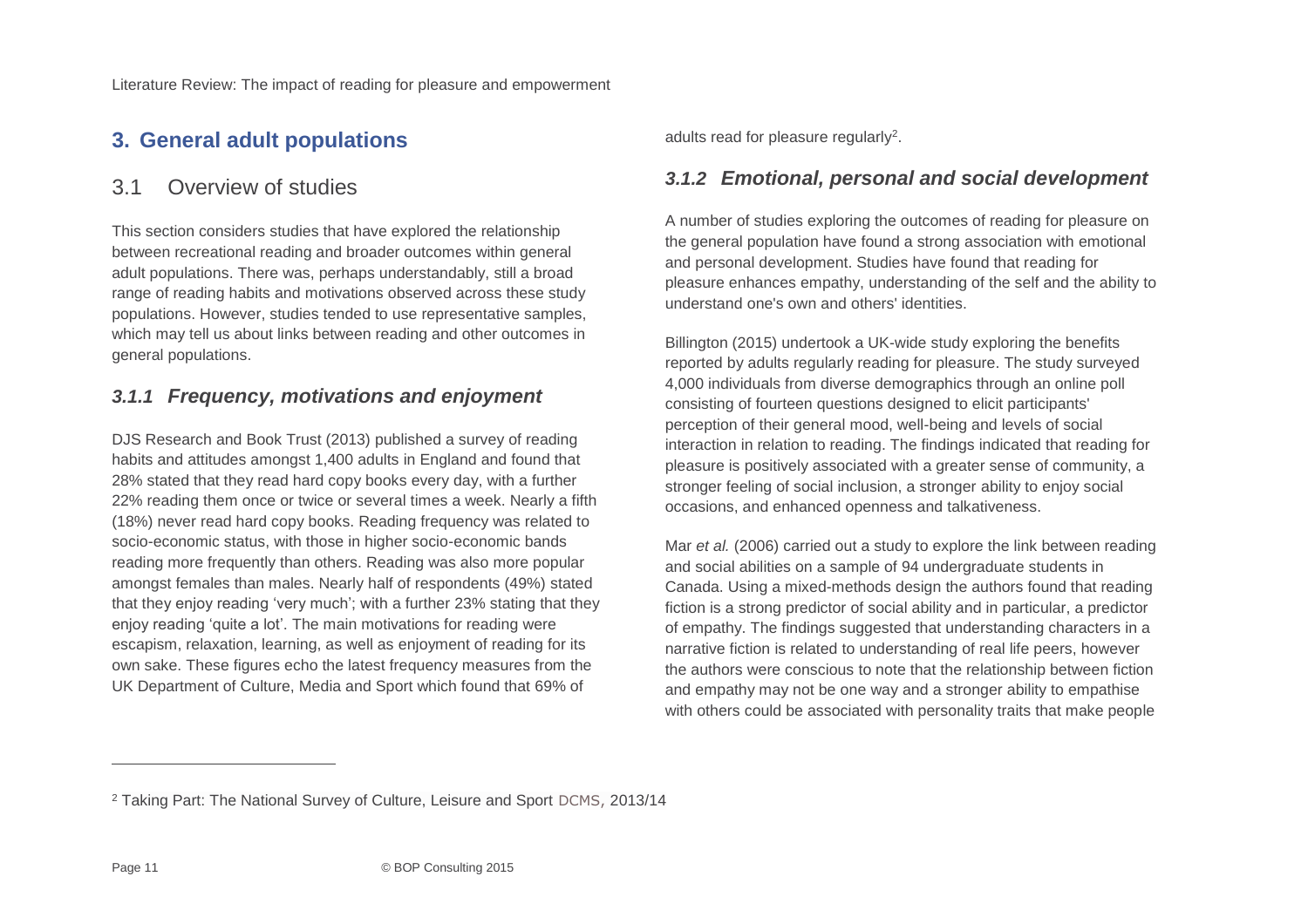more drawn to reading (e.g. openness and a tendency to be drawn in to stories)

Seeking to further explore the nature of the relationship between reading and empathy Mar *et al.* (2009) conducted another study, controlling for personality traits such as openness, tendency to be drawn in stories and gender. This second study surveyed a larger sample of 252 Canadian undergraduate students and found that print fiction exposure remained a strong predictor of empathy, providing convincing evidence of the positive relationship between reading for pleasure and empathy. The authors suggest that these findings challenge the notion of frequent readers being socially awkward, but also state that further replications would be required to generalise the findings to other populations.

Reading for pleasure has been associated with enhancement of understanding of self and other's identities. Moyer (2007) explored the outcomes reported by recreational readers in the US using a mixed method approach consisting of a survey (completed by 62 people) and 8 semi-structured interviews. The most consistent outcomes reported were the ability to learn about the self and others, learning about diverse human populations and other cultures, and learning about other periods of history. Respondents who read more frequently were also reported to have an enhanced ability to understand people's class, ethnicity, culture and political perspectives.

Vasquez (2005) conducted research exploring college students' ethnic identity taking part in a weekly literature class. Through focus groups and observation of 18 students she concluded that reading enhances students ability to understand one's and others ethnic backgrounds and the role they play in forming their identities. Facilitated discussion of literature was also found to be positively associated with increased understanding of own and others' cultural and world-views.

#### *3.1.3 Summary*

While there were few retrieved studies that related to a general adult population, those that were found indicated that reading remains a popular leisure activity. Indeed, enjoyment, relaxation and escapism were often cited as key rewards and outcomes of reading. The term 'reading for pleasure' should not obscure 'pleasure' itself as a key outcome of reading. Beyond enjoyment, there appears to be an emerging evidence base relating recreational reading to increasing understanding of self and social identities, empathy, and knowledge of other cultures. Survey findings indicate a positive association between recreational reading and relatedness, community cohesion and increasing social capital, although further research is required to extend our understanding of how reading functions to bring people closer together.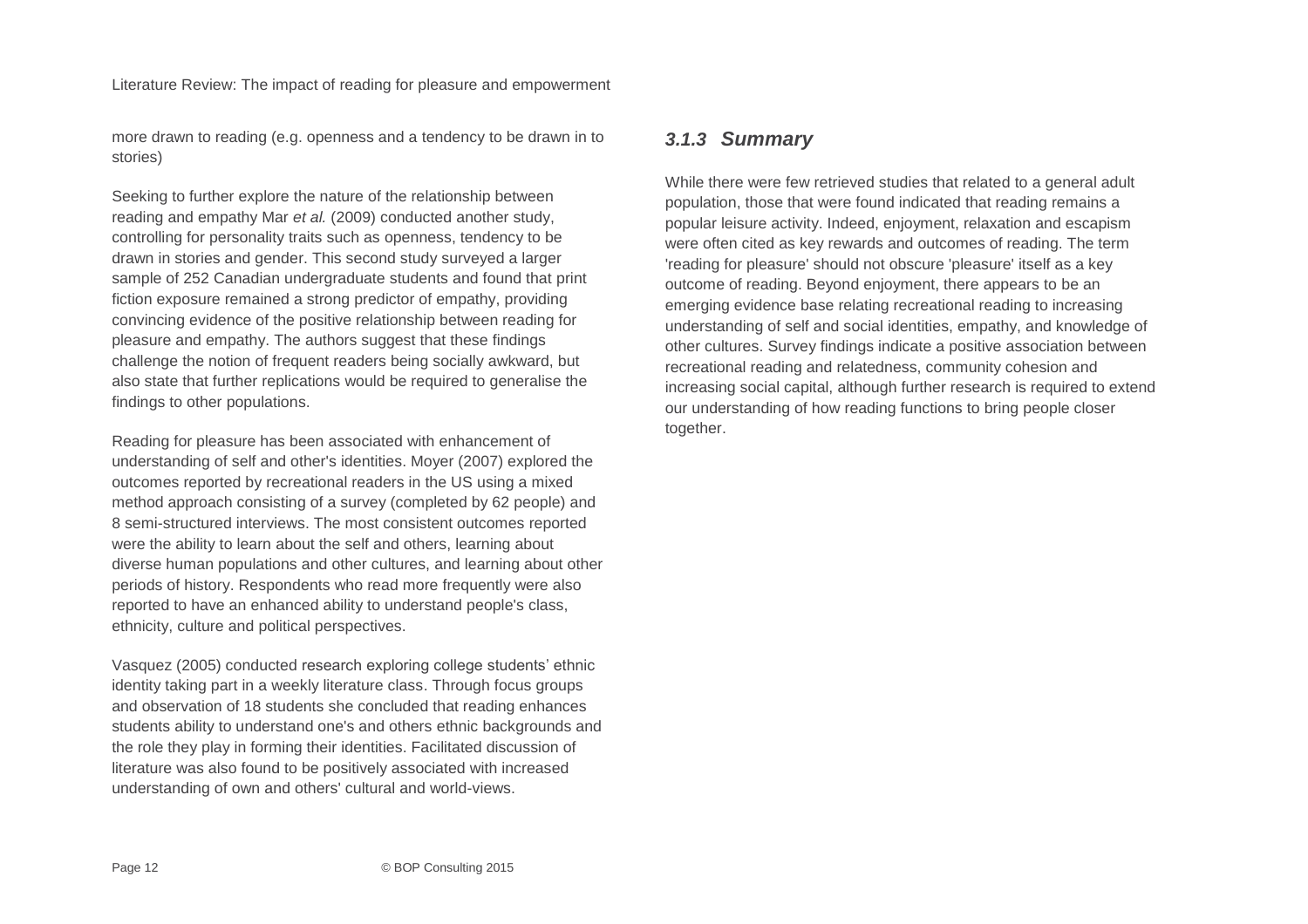

**Figure 2: Outcomes and Impact model for general adult population**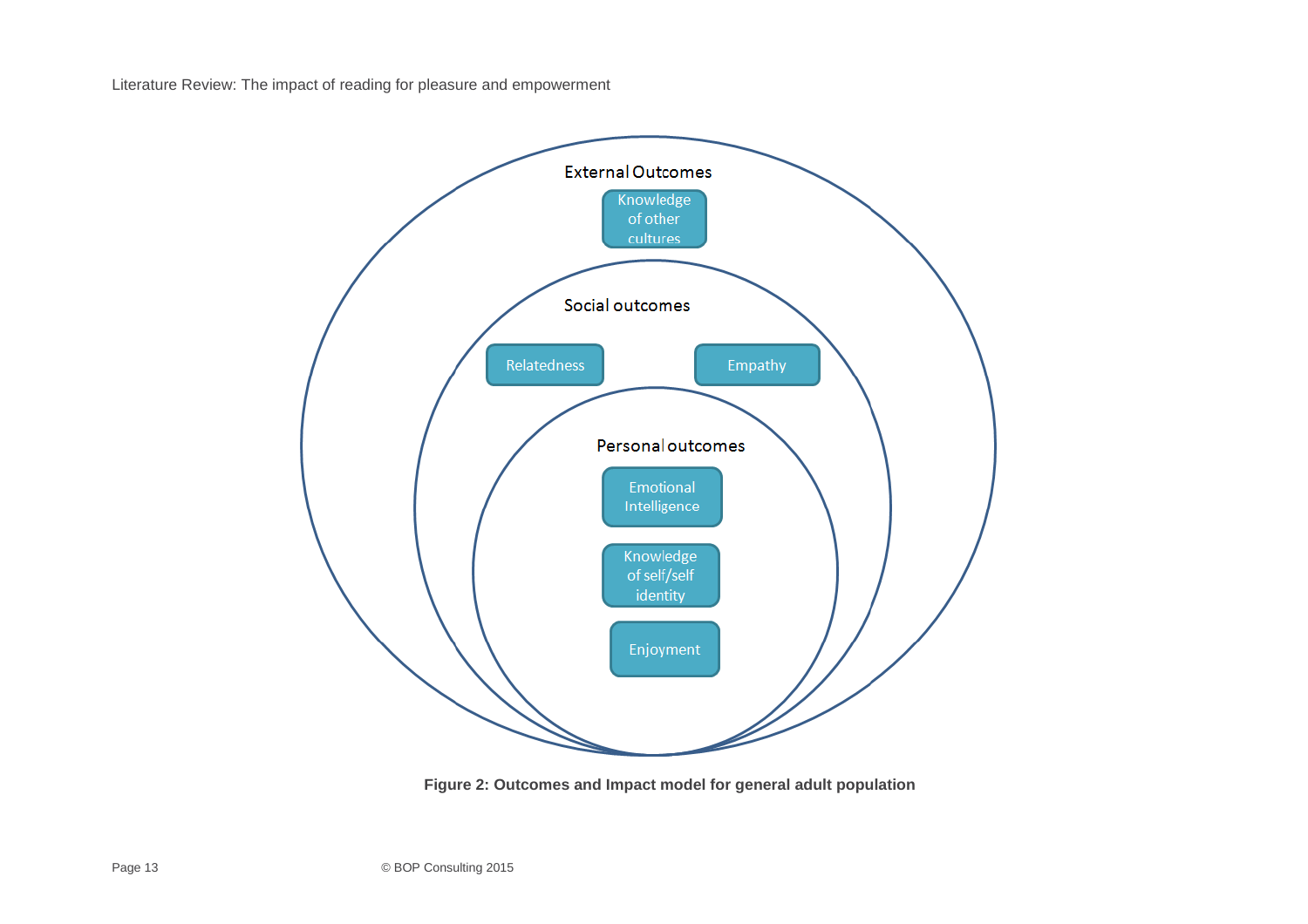# <span id="page-13-0"></span>**4. Children and Young People**

## <span id="page-13-1"></span>4.1 Overview of studies

The majority of studies relating to reading for pleasure amongst children and young people focus on reading behaviors and motivations, many also measure reading ability and literacy. Those studies that have provided detail of the broader impacts of reading for pleasure (crucially, including 'pleasure' itself as an outcome of and motivation for reading) have been included in the review. We have also briefly included some studies that indicate reading for pleasure patterns and trends during the review period (i.e. 2005-present) in a bid to inform future strategies in policy and programme design.

#### *4.1.1 Motivation and enjoyment*

An American study often cited in the literature by Kush and Watkins (1996) provided longitudinal measures of attitudes towards reading. The authors found reading attitudes were relatively positive for both recreational and academic reading. After three years, however, attitudes dropped significantly for both pleasure and academic reading. Girls consistently expressed more positive attitudes toward recreational reading than boys. Similarly, girls also demonstrated greater stability in reading attitudes than boys, contributing findings to the growing body of evidence regarding young boys' negative reading attitudes.

Twist *et al.* (2007) reported findings from the Progress in International Reading Literacy Study (PIRLS), an internationally comparative study of the reading attainment of ten-year-olds. The authors found that attitudes to reading of ten-year-old children in England were poorer compared to children in other countries, and had declined slightly since 2001. Girls reported attitudes to reading generally more positively than

boys and the authors reported a positive association between attitudes toward reading and reading attainment and reading frequency.

These findings were further developed in a more recent study by Smith *et al.* (2012) who explored the relationship between self-efficacy and levels of enjoyment of reading across two samples; one aged eight to nine and one aged 12 to 13 using a large scale cross-sectional survey across schools in New Zealand. They found reading enjoyment was higher among the younger age group (despite higher levels of reading achievement amongst the older children), and amongst females over males at both age groups. Importantly, reading enjoyment was not associated with socio-economic status in either age group. Reading enjoyment was not associated with reading self-efficacy, but reading achievement was. The conclusion drawn by the authors is that children enjoy reading and achieve gratification from the process of reading, even when they do not think it is something they are particularly good at.

De Naeghel *et al.* (2012) explored this in greater detail in a questionnaire study measuring recreational and academic reading motivation amongst 1,260 10-11 year old American school students. She identified two main factors to reading motivation, autonomous (selfdirected) and controlled (externally-directed), which combine to explain reading behavior and performance above and beyond students' reading self-concept (i.e. whether they consider themselves 'readers' or not - a variable linked to reading frequency in the studies above). The type of motivation (i.e., autonomous vs. controlled motivation) is important because recreational autonomous reading motivation, as compared to recreational controlled reading motivation, was associated with higher leisure-time reading frequency, more reading engagement, and better reading comprehension. The author concludes that interventions seeking to encourage reading and stem the decline of reading motivation as children grow older should focus on enhancing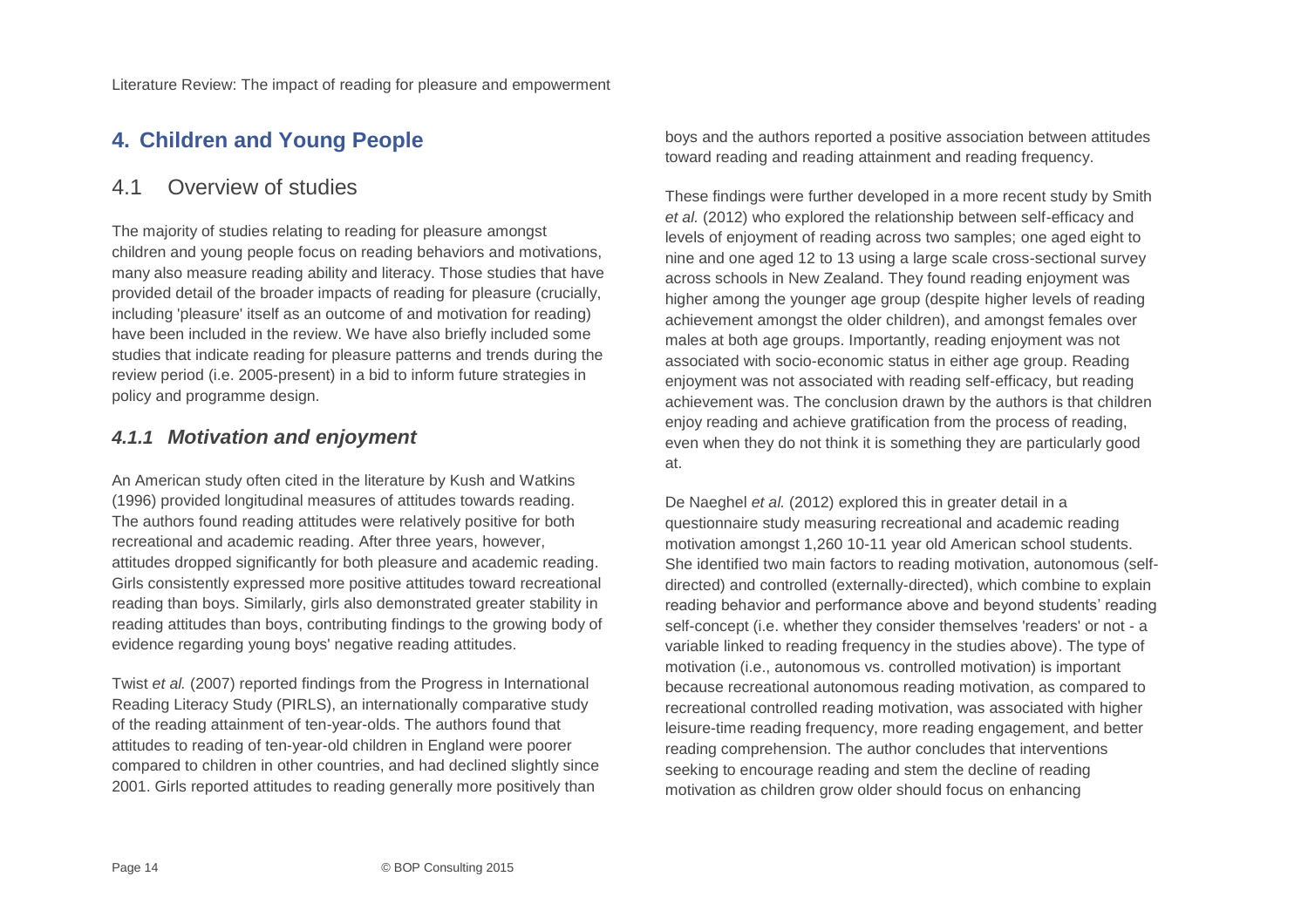autonomous motivation for reading, since it leads to more recreational reading and better reading performance.

This contributes more evidence that children and young people must achieve enjoyment and gratification as outcomes from their reading experiences in order to pursue autonomous reading. They must also feel motivated to read based on their own intrinsic motivation or the many initiatives designed to increase reading behaviour will not be successful.

This distinction in motivation has been discussed in a previous review of studies of reading for pleasure and the impact on children and young people by Clark and Rumbold (2006). The authors explored the prevalence of and motivations for reading for pleasure and suggested ways to increase reading for pleasure amongst children and youth populations. Their findings suggested that reading for pleasure occurs more in response to intrinsic motivation (i.e. self-directed) than extrinsic motivation (i.e. instructed to read for other goals and rewards). The authors provide a brief report on how reading for pleasure is linked to increases in general knowledge, understanding of other cultures, community participation, and insight into human nature and decision making. The authors also describe how recreational reading events (e.g. book groups, school and library events) are linked to enhanced social skills, decreased loneliness, and engagement in an aesthetic process. The majority of the literature cited in the review falls before 2005, and there is limited information on the methodologies of some studies, however it remains a useful point of reference for the current report.

The Department for Education used much of this material in its own (2012) review of reading for pleasure among primary and secondary aged children. They conclude that there are seven main benefits of reading for pleasure; reading attainment and writing ability; text

comprehension and grammar; breadth of vocabulary; positive reading attitudes; greater self-confidence as a reader; pleasure in reading in later life; general knowledge; a better understanding of other cultures; increased community participation and a greater insight into human nature and decision-making. The study emphasises the positive links between reading for pleasure and educational attainment (reiterating the OECD findings of 2002 that reading habits have more influence on educational attainment than socio-economic status).

The study highlights three factors that are crucial for the promotion of reading for pleasure amongst children and young people: ensuring that there is adequate access to books; parents taking a proactive role in encouraging reading for pleasure and teachers providing guidance and encouragement. However these latter recommendations do not fully account for the role of intrinsic motivation in increasing reading for pleasure amongst children and young people discussed above.

The Reading Agency's (2003) evaluation of its Chatterbooks programme, running children's book groups in schools and libraries since 2001, indicates a number of benefits to children and young people from taking part, albeit through externally directed motivation to read. The evaluation found self and parent reported improvements in confidence and self-esteem, listening skills, self-expression and relating to other people. While this is a useful account of the types of outcomes reported for a specific programme, there are methodological limitations in applying the findings to a more general child population or to the function of reading more generally.

An evaluation of The Reading Agency's Summer Reading Challenge (Kennedy and Bearne 2009) used a control group to measure reading preference before and after taking part in the programme. It found that 43% of Summer Reading Challenge participants enjoyed reading more after taking part, compared to 19% enjoying reading more over the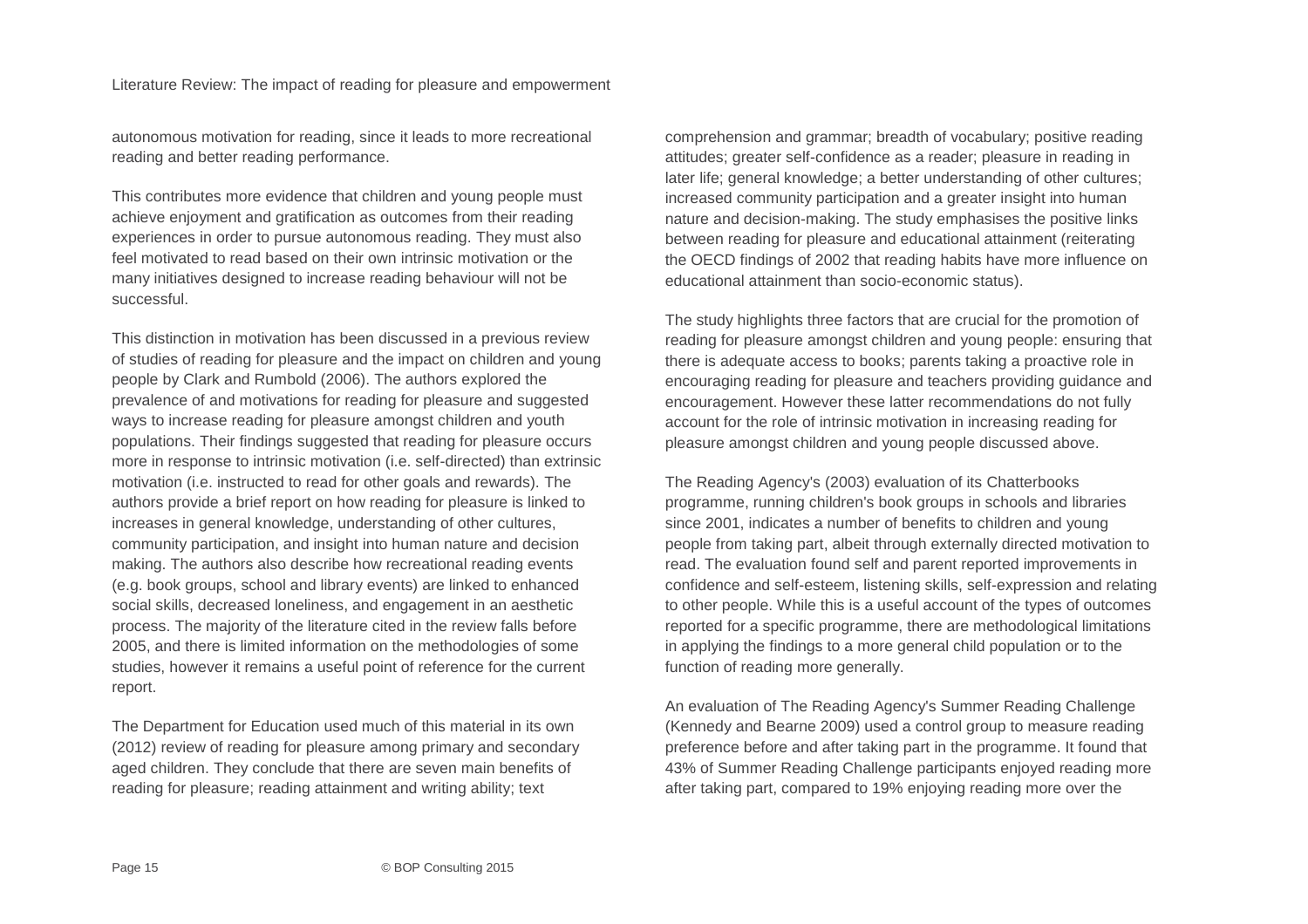same period, without taking part in the Summer Reading Challenge. However, the sample size is quite small and the design of the programme limits its transferability to outcomes of reading in general, although does suggest that short-term reading challenges can increase reading enjoyment.

Overall there is a significant amount of existing and ongoing research into the patterns of and motivations to read for pleasure amongst children and young people. The findings reported here reiterate the need for enjoyment and pleasure itself to be considered as a key outcome of reading behaviour in order to further encourage and understand reading frequency. The strong findings linking self-directed and autonomous motivation with increased prevalence and quality of reading is an important contribution, indicating the psychological driver of reading for pleasure that must exist as a prerequisite of any broader outcomes. In short, other outcomes will occur more often and strongly if reading is self-directed and enjoyable in the first instance.

## *4.1.2 Attainment*

The suggestion that reading for pleasure is linked to broader attainment is made clearly and with a great deal of evidence in the previous reviews discussed above. However there are a number of more recent studies that have further contributed to the evidence base and are worthy of inclusion as they explore outcomes beyond literacy.

Based on analysis of the 1986 wave of the longitudinal British Cohort Study, using a sample of around 6,000 16-year olds, Sullivan and Brown (2013) investigated links between own reading and reading in the home and cognitive scores of vocabulary, maths and spelling. The findings indicated that reading for pleasure at the ages of 10 and 16 had a substantial influence on cognitive progress across the three scores, but was largest in the case of vocabulary. Summing the effects for reading books often at age 10, reading books more than once a week at age 16, and reading newspapers more than once a week at 16, the total scores were equivalent to a 14.4 percentage point advantage in vocabulary, 9.9 percentage points in maths, and 8.6 percentage points in spelling at age 16. The analysis controlled for parental social background and parents' own reading behaviour. The influence of reading for pleasure was greater than that for having a parent with a degree, equating to an advantage of 4.2 percentage points for vocabulary, 3 percentage points for mathematics and 1.8 percentage points for spelling. This study is particularly notable since it presents an analysis of longitudinal data and controls for many of the independent effects that can affect equivalent scores in cross-sectional samples.

Mol and Jolles (2014) explored the difference in reading patterns between two groups of Dutch high school students aged 12-13, one group taking part in the 'higher-track' (i.e. more advanced) curriculum and the other in the 'lower-track' (i.e. less advanced) curriculum. They found that 32.5% of those in the higher educational track engaged in leisure reading, compared with 19.5% of those in the lower education track. These findings were also replicated in measures of mental imagery (i.e. a measure of imagination) where 12% of those on the lower track said they had no mental imagery capabilities compared to 6.6% on the higher track. Those who read for pleasure were also significantly more likely to report positive mental imagery. While the results are correlational rather than casual (i.e. the study cannot suggest that it is reading for pleasure that causes students to be on the higher educational track), they remain useful for indicating strong and ongoing relationships between reading for pleasure and improved academic performance. The authors also highlight that the majority of pupils across both groups reported that they enjoy reading and that this should be considered in the design of future policy and interventions over and above the continuing distinctions in reading behaviour based on academic performance.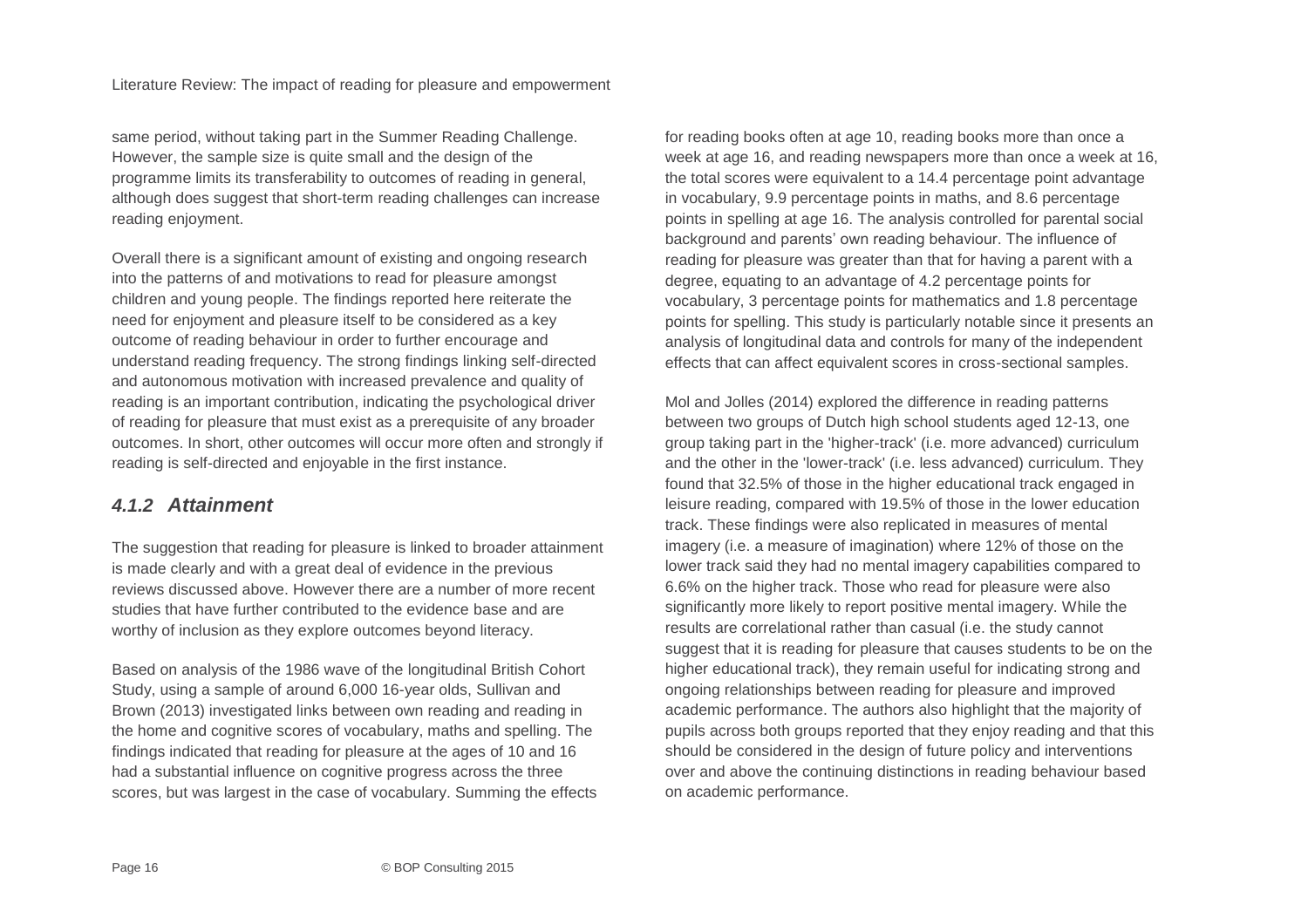This point was also made by Lockwood (2012) based on a questionnaire study with around 1,400 nine to ten year olds. Her findings indicated that 92% of pupils reported that they felt happy/very happy when a book was given to them as present and 84% replied they like reading. Based on follow-up interviews with a smaller sample of children and teachers, responses showed that both intrinsic and extrinsic motivations resulted in positive attitudes to reading. Importantly for the discussion on attainment and the development of broader skills, many children described their pleasure in the activity in a way that was analogous to the 'flow' experience detailed in motivational theory. Flow theory suggests that, under the correct conditions, individuals can be wholly focused and committed to the task at hand and it is the experience of flow that results in gratification and motivation to complete or repeat the task. When reading is pitched correctly and there is some degree of choice and control over material, there may be a resultant increase in motivation and gratification, if this results in higher commitment to reading it is therefore also arguable that broader academic benefits and outcomes will be maximised.

## *4.1.3 Emotional and personal development*

The suggestion that we need to better understand the psychological processes at play during reading activity in order to fully understand broader outcomes was explored by Kumschick *et al.* (2014). Their study aimed to test the hypothesis that reading and discussing children's books with emotional content increases children's emotional competence. The study was carried out in Germany and involved developing a literature-based intervention, named READING and FEELING. The intervention was tested on seven to nine year olds (n=104) in their after-school care center. A major aim of the study was to find out whether replacing the regular daycare programme with a literature-based intervention would increase emotional competences amongst the children. The findings were positive and showed that the

READING and FEELING programme had a particularly beneficial effect on the enhancement of emotional vocabulary and knowledge and understanding of emotions. The effects of the programme partly varied by gender of child, where boys were more positively influenced in their capability to recognize masked feelings than girls. Overall, the study confirms that children's literature can be used as a model for analyzing everyday emotional processes and can consequently support emotional development in this age group. As with other evaluations of this type, further work is required to investigate whether these results would be repeated using different intervention designs or across other age groups and geographies.

A recent study by Greenwood and Hicks (2015) explored the reading habits and rewards of blind and partially sighted children and young people using an online survey, individual and group interviews. The findings indicated that participants considered reading as a way to enhance mood, to relax, to cope with stress and anxiety, and to escape and to engage their imaginations. There was broad agreement that reading also builds empathy and understanding, is an important source of information and knowledge (including about health and personal development), and is a source of learning (including enhancing vocabulary and communication skills). It is also an important way of engaging in meaningful activity and can play a part in filling the gaps left by loneliness and isolation. Another important finding for this group was the role that reading played in interacting with other people, reading together as well as discussing books, highlighting the need to expand the range of books available for this population as a key policy imperative.

Howard (2011) conducted a series of focus groups exploring the reading motivations and gratifications of 12-15 year olds (n=68) In a Canadian high school. While there was a higher than average number of participants who read at least weekly and considered reading a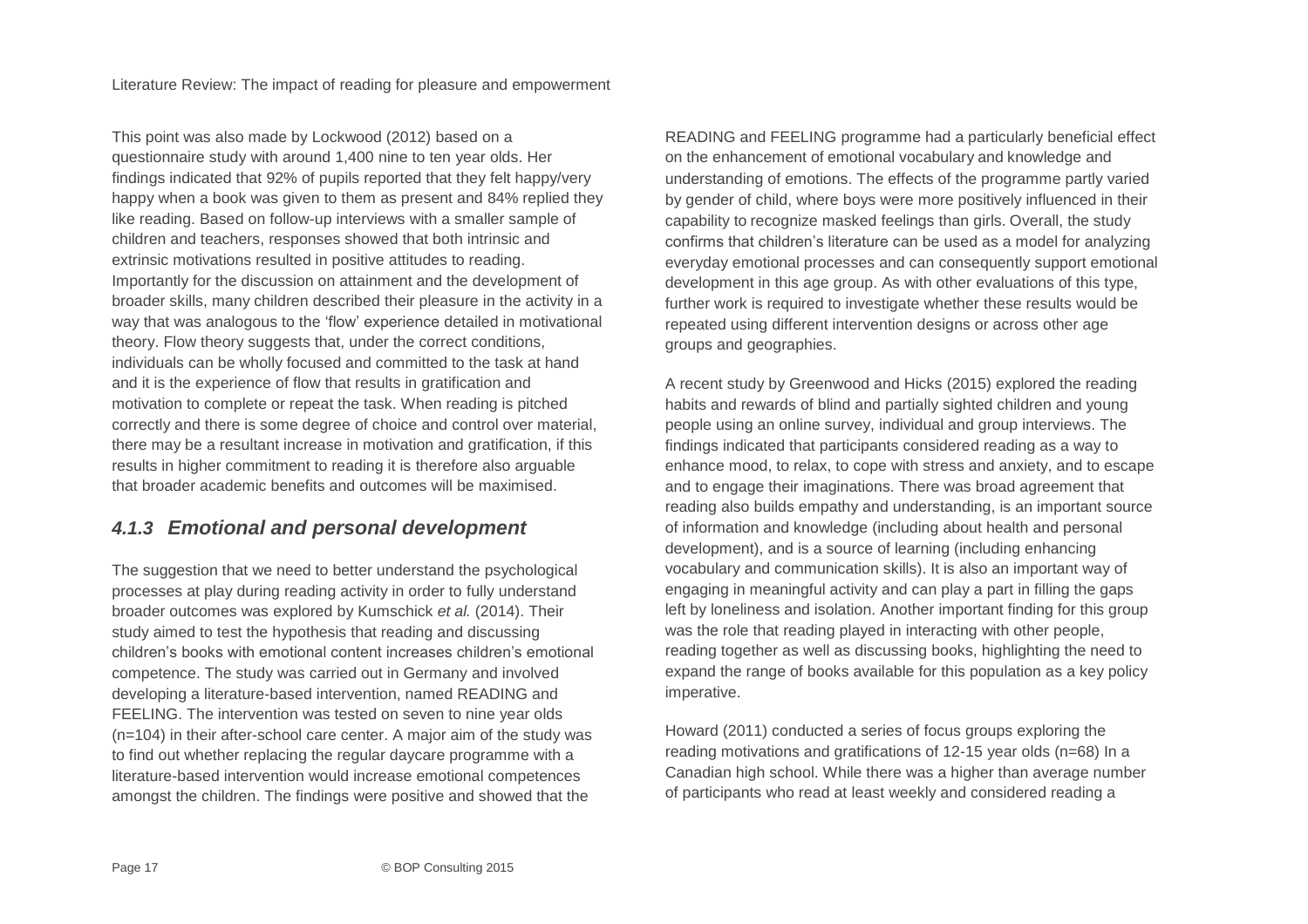favoured leisure time activity (85%), participants reported that the main reasons they read were; to improve overall literacy and thinking skills; to better understand the world; to increase social conscience and empathy; for empowerment (i.e. increasing strong beliefs and agency to act on them); to be entertained; to escape their daily lives and problems; to relax, and; seeking reassurance (i.e. feeling better about their identities and lives).

#### *4.1.4 Social and cultural capital*

This latter point highlighting the role that reading can have in people's social lives and interactions has also been taken up by a number of authors.

In a mixed-methods study from the United States which included a large-scale longitudinal survey, interviews and ethnography, Moje *et al.* (2008) found that many adolescents were taking part in formal and informal peer, family and online literature networks where material would be exchanged and discussed. Indeed, the authors conclude that these networks, along with the recreational reading activity itself, act as principle ways for adolescents to develop self and social identities, including crucial gender and ethnic identities. Challenging the prevailing discourse that seeks to link out-of-school reading with in-school performance, the authors conclude that youth recreational reading cultures should be considered apart from formal literacy learning in order to best understand their role and function in the lives of young people.

While not explicitly focusing on the role of reading in developing social capital, Merga (2014) investigated the social status of book reading amongst an adolescent population in Australia (n=520). She found that book reading was found to be generally socially acceptable; only 9% of the students agreed with the statement "It is not cool to read books",

less than a third remained neutral, and 60% of students disagreed with the statement. However, the author concludes that all readers experienced low levels of encouragement from friends to read, which underpins the importance of exploring ways of connecting students to reading peers. This recommendation would have the double-fold effect of increasing students' own social capital through reading, as well as improving the social value of books and reading as an activity.

Product Perceptions and The Reading Agency reported outcomes relating to social and cultural capital in their (2003) evaluation of the Summer Reading Challenge. Based on interviews with 380 participating children, they found that 77% talked about a book with an adult and 40% with a friend; 65% would tell their friends to read a book they have enjoyed; 65% had the confidence to recommend a book they like to their friends; 59% found out something from a book they did not know; 12% joined the library to take part in the Summer Reading Challenge; 63% read a book about people with different lives from them; and 59% found out something from a book they didn't know before. While this type of evaluation design may be subject to a 'Hawthorne' effect (where participants provide positive answers because they may feel it is expected from them), the overall range of outcomes reported in the evaluation show how reading can be considered a social exercise, and has clear links to increasing cultural knowledge and understanding, which is also associated with greater cultural capital.

## *4.1.5 Early Years*

Book Trust, amongst others, has done a great deal of work to promote and encourage recreational reading for early years children (under-5) and their parents through programmes and interventions. While much of the evaluation findings relate to literacy and reading ability, there have also been a number of other outcomes reported. A longitudinal study of the impact of the Bookstart programme (Wade and Moore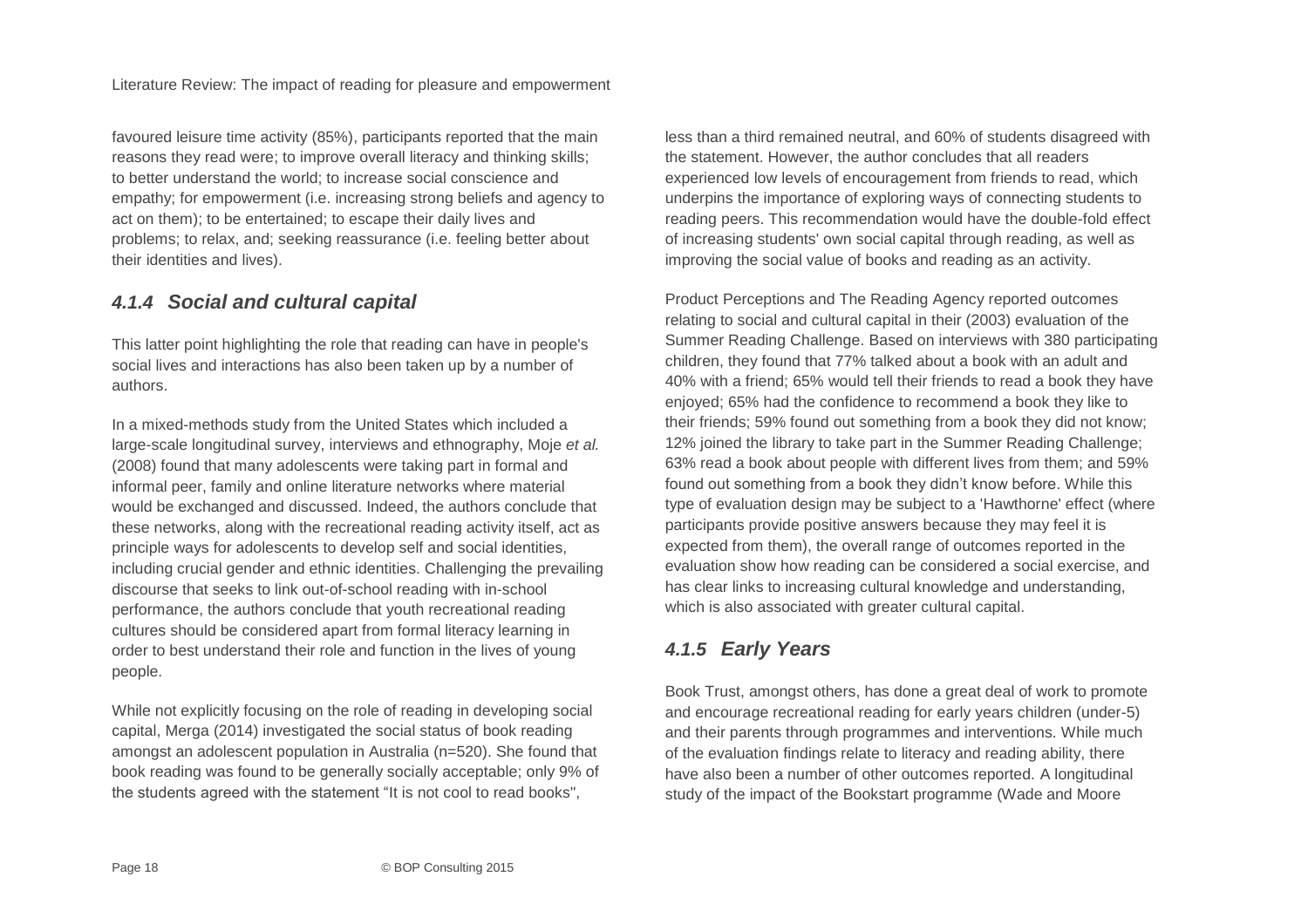2000) indicated gains in mathematics as well as literacy in a 4-year follow-up from participants being aged 9 months.

A recent evaluation of a National Literacy Trust early years programme by Wood *et al.* (2015) also found significant improvements in children's enjoyment of sharing books, children's enjoyment of joining in with songs and rhymes, parents' confidence in sharing books with their children, in singing with their children and in understanding the importance of talking to children. Findings also indicated that the programme impacted on the quality of children's home learning environment. These findings were particularly marked amongst participants from disadvantaged backgrounds.

#### *4.1.6 Summary*

There is a far greater proportion of research on the impact of reading for pleasure amongst children and young people than on other populations. This may be expected considering the huge implications that positive learning and development at this stage has for later life. Within these studies a number of outcome areas emerged strongly from the literature.

Once again, reading as a pleasurable activity in its own right has been reported, not just as a consequence of recreational reading but as a motivating factor. Research findings indicate that children and young people will read more if they have some control over their opportunities to read, and those broader outcomes beyond enjoyment (including attainment) are more likely to be achieved if children are motivated to read through intrinsic over extrinsic motivations.

As with adult populations reading for younger people has been shown to increase knowledge of the self and other people, which can also lead to greater levels of social interaction and increases in social and

cultural capital. Other research has shown improvements in imagination, focus and flow, relaxation and mood regulation for those children and young people engaging in more recreational reading.

As with the findings relating to the general adult population, there is a need for further research to explore how these different outcome areas are related to each other and to understand how they may be experienced at both a universal, population-level, and at an individual level. There is clearly a growing evidence base relating to outcomes beyond literacy for children and young people, but there remains a need to engage in research to explore these overlapping outcome areas in a systematic way. The reading outcomes framework project that this research is part of may provide a structure within which this research could take place.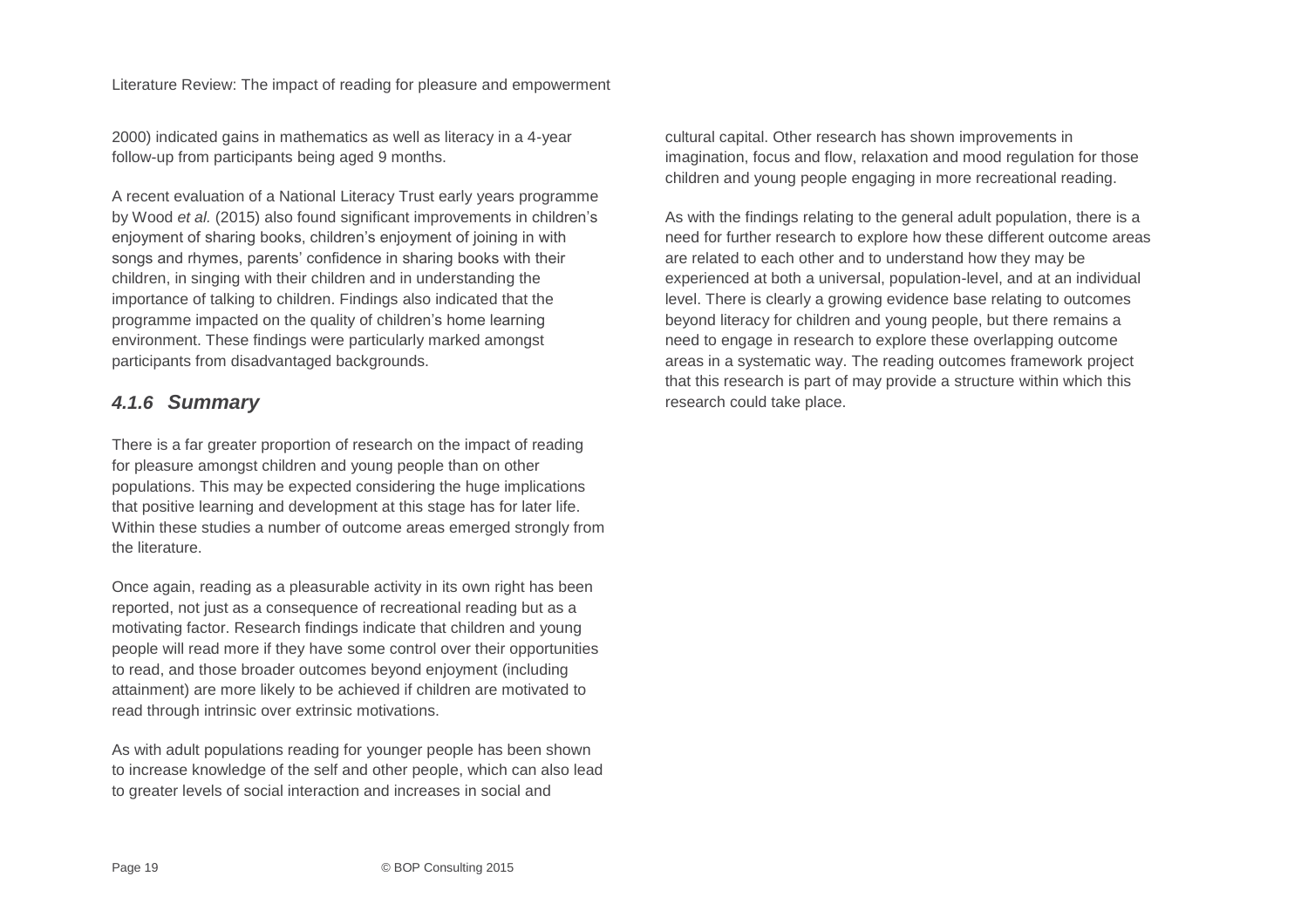

**Figure 3 - Impact and outcomes for children and young people**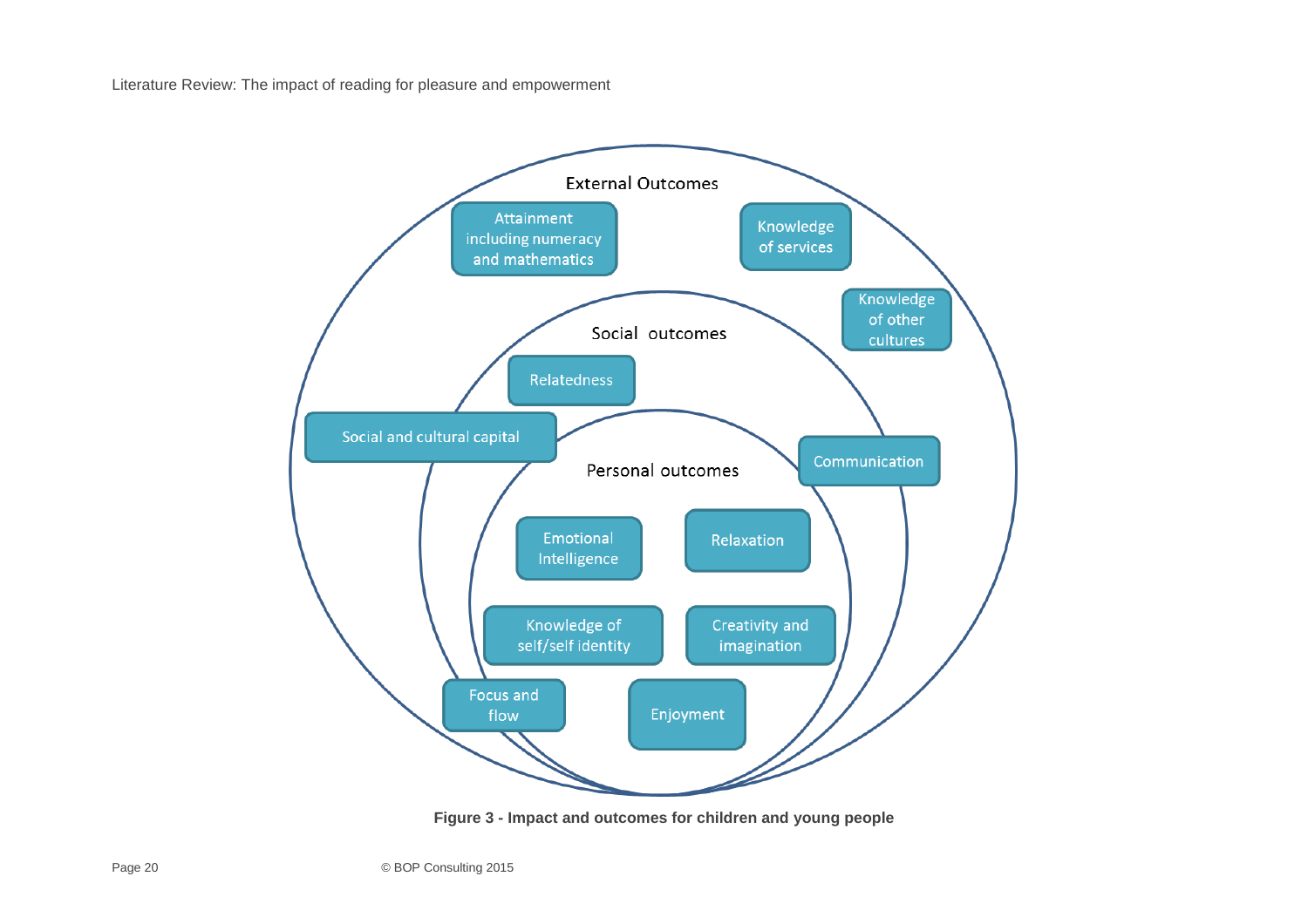## <span id="page-20-0"></span>**5. Parents and Carers**

## <span id="page-20-1"></span>5.1 Overview of studies

A number of studies were retrieved which explored the role of reading for pleasure in parenting and how reading can support parents as educators.

## *5.1.1 Positive parenting*

Hong and Lin (2012) conducted a study investigating the effects of participating in a book reading club on improving parents' positive interactions with children and positive thinking in a suburb of Southern Taiwan. The intervention lasted two hours and included: (1) cooperative learning in which parents read books together; (2) watching parent– child interaction/positive thinking related movies; (3) small group discussion (4) reflective interaction by peers that challenged parents' interaction with children and their perceptions; (5) oral sharing in wholegroup discussions based on findings from small group discussions. The study found that a structured book reading club significantly improved parents' positive thinking and positive parent– child interaction. This suggests that the elements of the intervention; heterogeneous grouping, reflective peer-assessment, wide topics of book selection (not specifically on the topic of parenting), watching films related to positive thinking, and reflective peer-assessment are all potentially important components in enhancing parents' positive thinking.

A study from Hong Kong (Parthasarathy *et al.* (2014) explored caregivers' oral health literacy, whether it was related to their children's oral health status, and how this may be related to their recreational reading habits. While there is quite a substantial body of research relating to health literacy and health outcomes in general (DeWalt &

Hink 2009) it was rare in this review to find research including reading for pleasure as an interacting variable. The study found that those who read more in their spare time (in both English and Chinese) had significantly higher oral health literacy levels (word recognition and comprehension) than those who read less, controlling for socioeconomic status. However, levels of reading did not predict overall oral health status of the children themselves.

In a similar study Taylor *et al.* (2012) examined the relationship between maternal full time employment and variables associated with children aged 5–15 years (n=641), and the factors associated with child weight/obesity. Levels of recreational reading amongst the children were included in the statistical analysis as an independent variable. The study found no relationship between maternal full-time work and child BMI, but did find that those children with full-time working mothers spent significantly less time reading and more time engaging in nonreading screen based activity.

In a recent evaluation of the Bookstart programme (providing free books for 0-4 year olds), Venn (2014) found that 45% of parents and carers reported spending more quality time with their children and that 82% of those receiving books identified reading as good way of spending time with their child, compared to 58% of those not taking part in the programme. An evaluation of a more intense intervention aimed at particularly disadvantaged communities (Bookstart Corner) was conducted by Demack and Stevens (2013). Using baseline and followup measures they found that those remaining in the programme throughout reported improved parental confidence and enjoyment, increased parent-child engagement, increased parent-child interaction and improved interest in their children. A significant increase in playing and engaging in family life by those completing the intervention, as reported by early years practitioners, was also highlighted by the authors.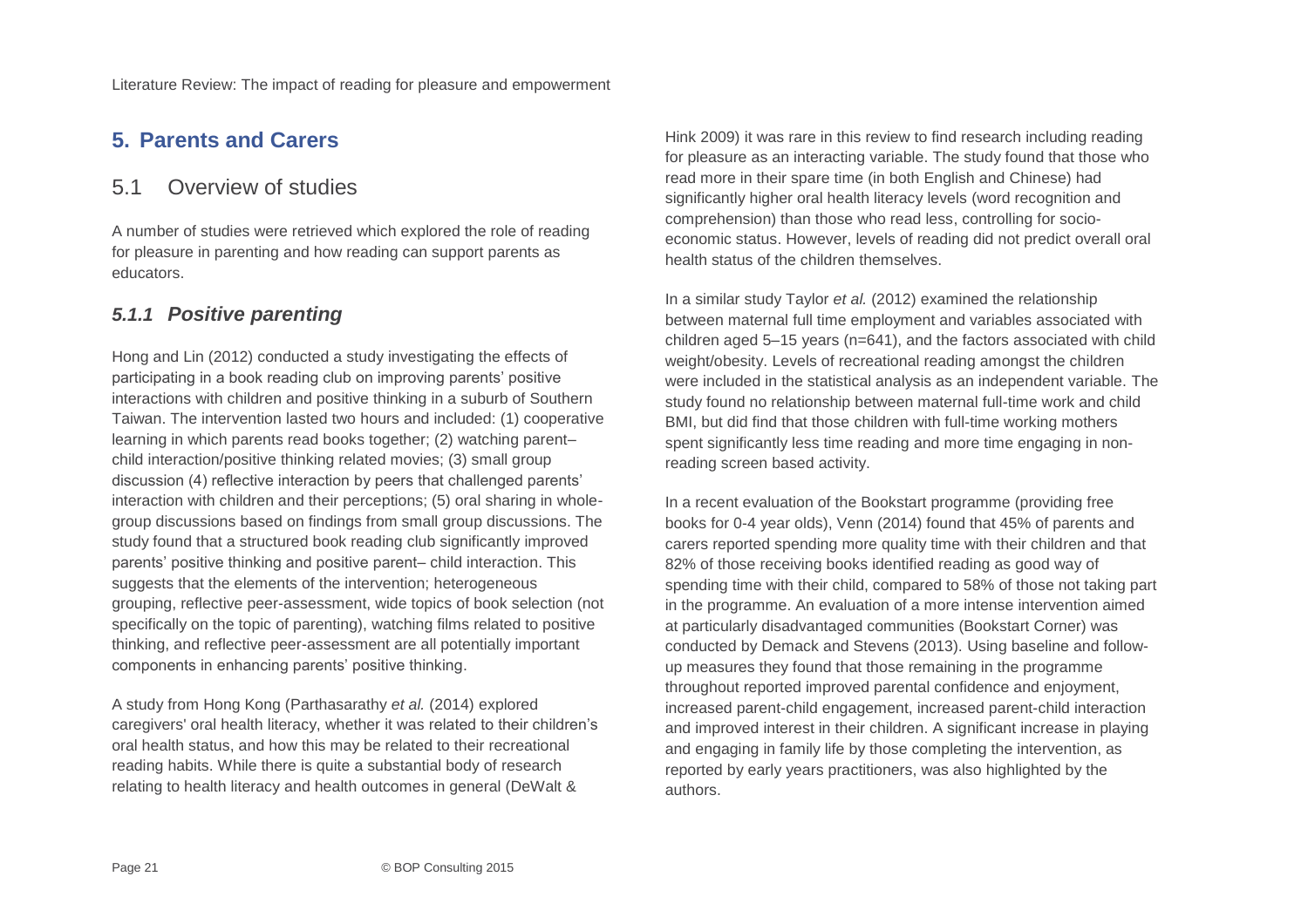## *5.1.2 Summary*

Whilst not extensive in scale, these studies indicate that reading for pleasure can be linked to parenting and educating roles. Extending some of the findings from the early years studies discussed in the previous section, it is clear that recreational reading has a role in encouraging and supporting positive behaviours in parenting at later stages of the life course and in considering the role of parents as educators.

Research on parent-child reading in the early years has shown improvements in later education outcomes, as well as improvements in parent-child communication.



**Figure 4: Impact and outcomes map for parents and carers**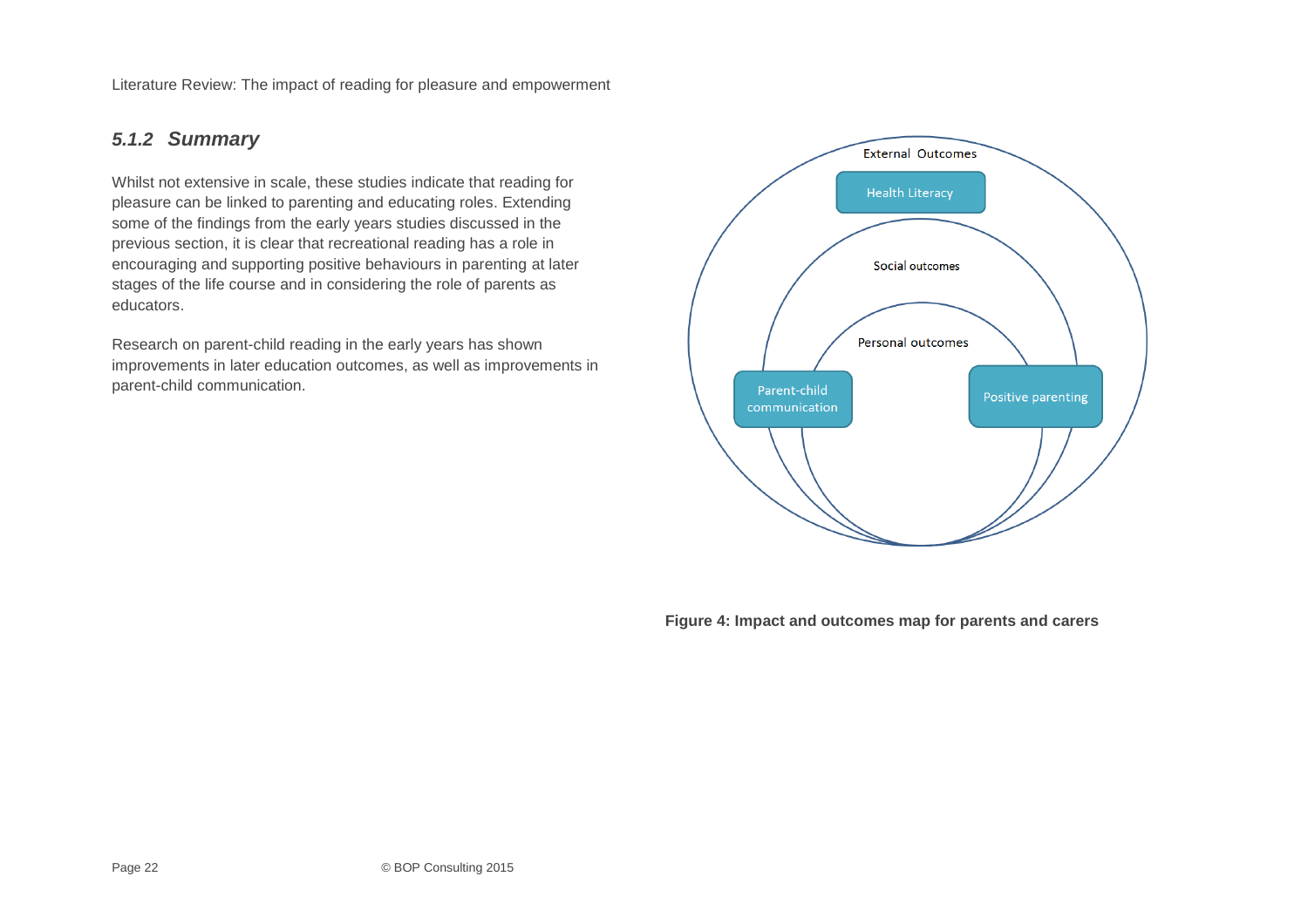## <span id="page-22-0"></span>**6. Adults with health needs**

## <span id="page-22-1"></span>6.1 Overview of studies

A diverse range of studies provide strong evidence about how reading for pleasure can promote mental and physical well-being. The literature suggests reading for pleasure is effective in both tackling common mental issues such as anxiety and stress, and in raising awareness about health issues and habits.

## *6.1.1 General mental and physical health*

An online poll of over four thousand people from a representative sample in the UK revealed that regular readers for pleasure reported fewer feelings of stress and depression than non-readers, and stronger feelings of relaxation from reading than from watching television or engaging with technology intensive activities (Billington, 2015). The study also showed that those who read for pleasure have higher levels of self-esteem and a greater ability to cope with difficult situations. Reading for pleasure was also associated with better sleeping patterns.

Pankratow (*et al.*, 2013) sought to examine the effects of reading exercise-related magazine articles, reasons for exercise, and perceptions of attractiveness, among women in first year at university. 173 participants read a health article, an article about body shape, or a control article. Participants then completed questionnaires measuring reasons for exercising, physical self-perception, and exercise selfidentity. The study reported that participants that had read the health article rated health as an important reason to exercise more highly than participants who read a control article. It thus appears that the health article was successful in getting the participants to think about exercising for their health. Those reading the 'body shape' article

tended to read it more critically rather than reflecting negatively on their own body image. (Pankratow et. al, 2013). These findings remind us that we must ourselves be aware of critical, as well as intended reading responses to a range of literature types.

Spacey *et al.* (2012) undertook research with blind and partially sighted adults to explore the impact of reading for pleasure. Structured interviews on a sample of 108 people across the UK as well as an online survey revealed that the motivations and the effects of reading for pleasure in blind people are not dissimilar to the ones of sighted readers. The most frequently cited reasons for reading for pleasure was relaxation, escapism, and learning about new things classifying as primary motivations/effects of reading for pleasure.

## *6.1.2 Symptom change and management*

There is also an increasing body of literature showcasing the evidence of reading interventions in reducing symptoms of diagnosed illnesses such as depression and dementia. The literature highlights some under-researched areas such as the impact of reading for pleasure on neurological conditions.

Dowrick (2015) carried out a study which sought to explore the outcomes of Get into Reading (GiR) a two weekly reading group programme run for 12 months by GPs for people who have been diagnosed with depression. Analysis of both quantitative data, gathered in the form of questionnaires administered before and after the intervention, and qualitative data, gathered through digital recordings of all sessions, suggested a reduction in depressive symptoms for participants. Positive outcomes were particularly associated with reading as a group exercise activity in a non-pressured, nonjudgemental atmosphere. The presence of a facilitator with expertise in literature, providing guidance around the subject was also deemed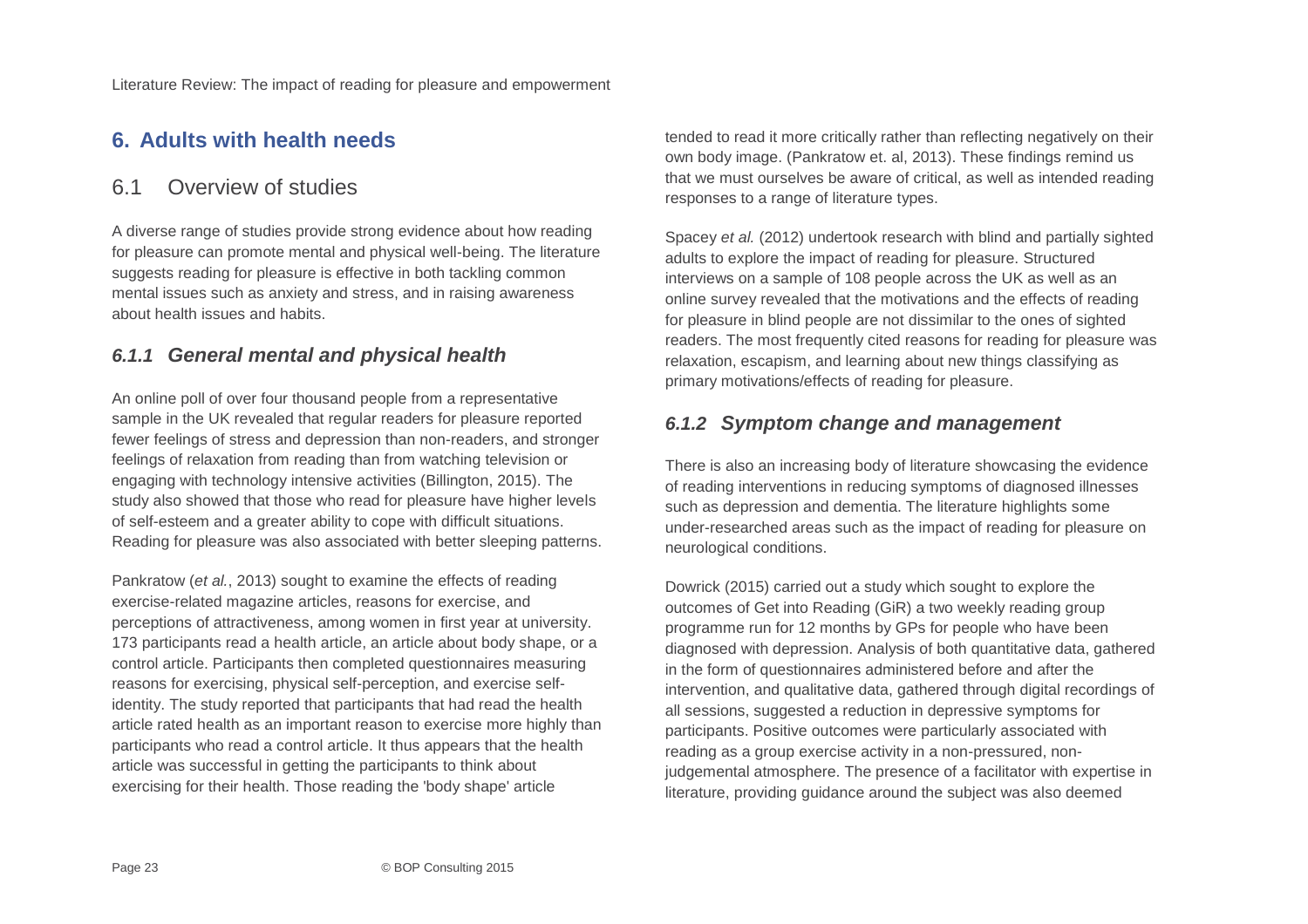pivotal in fostering relaxation and calm while at the same time helping participants focus.

Billington (2013) examined the impact of a literature-based intervention on older people living with dementia using mixed-methods including questionnaires and semi structured interviews with patients and members of staff in care homes and hospitals. Findings revealed that symptom scores were lower during the reading period than at baseline. In particular, patients reported enjoyment, feelings of authenticity, having a meaningful experience, and a renewed sense of personal identity. Patients also reported enhancement of listening, memory and attention. Other studies highlight how reading for pleasure can be effective in diminishing the risk of dementia. For example, two population level studies (i.e. large-scale studies that are representative of a whole population) carried out in the US (Hughes et. al, 2010; Verghese *et al.* 2003) showed that being engaged in more reading, along with other hobbies, is associated with a lower subsequent risk of incidents of dementia. This was especially the case for reading fiction, over and above newspapers and magazines.

An emerging body of literature is also seeking to explore the effects of reading for pleasure on people with neurological conditions, although this appears to be an under researched area. Latchem and Greenhalgh (2014) conducted a review of the literature on the evidence of the effect of reading for pleasure (including lone reading, group reading and shared reading) on people with neurological conditions in clinical and long-term settings. Although some of the studies showed a positive association, the authors concluded that more research was required to substantiate the positive effects of reading for pleasure for those with neurological conditions.

#### *6.1.3 Summary*

A clear subsection of literature emerged exploring links between recreational reading and health. This ranged from studies associating reading with lower levels of stress and increased relaxation, to those linking reading with improved understanding of health information. For those with chronic health conditions such as depression, partial sightedness and dementia there is an emerging body of evidence showing how reading for pleasure can alleviate symptoms, and in the case of dementia, reading for pleasure may be linked to a lower risk of dementia in later life.

The lack of clear evidence showing the positive role of recreational reading on people with neurological conditions indicates that there remains scope for these studies to be scaled up and applied across more diverse settings.

Overall the emergent evidence suggests that there is a role for recreational reading in the treatment of certain health conditions, as well as in maintaining good health and wellbeing across the life course.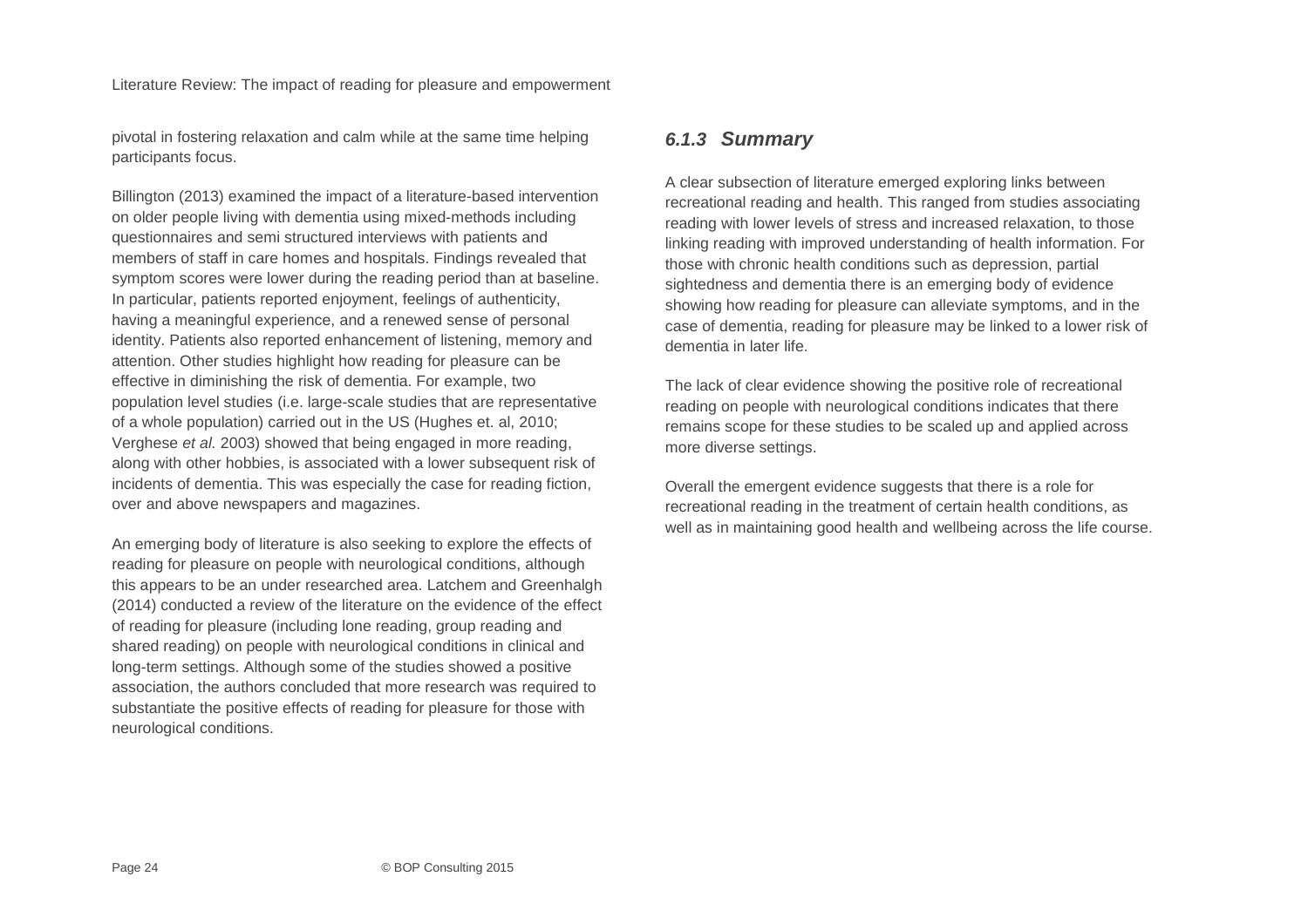

**Figure 5: Outcomes and impact map for adults with health needs**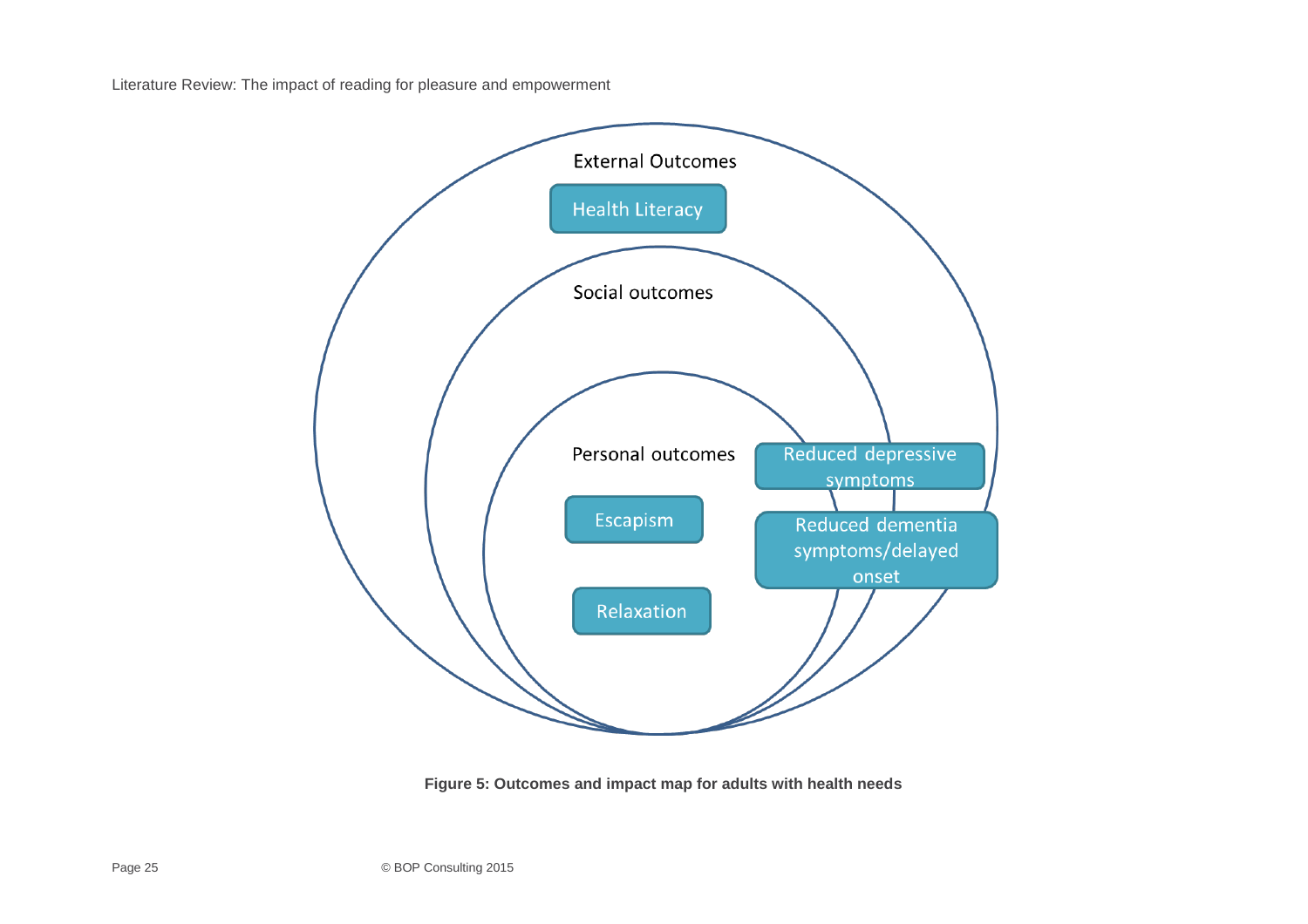# <span id="page-25-0"></span>**7. Adults with additional needs**

## <span id="page-25-1"></span>7.1 Overview of Studies

A number of studies have examined the effects of reading for pleasure on adults with additional needs, adults with low literacy levels, adults coming from disadvantaged social backgrounds and facing a range of other additional challenges. Several studies show a positive association between reading for pleasure and the acquisition of transferrable skills, (skills which might boost potential for employability and active participation in society).

## *7.1.1 Transferable skills*

Oakey (2007) evaluated the outcomes of an Essex based reading intervention targeting 57 adults with limited ability to read. The intervention included the offer of reading short and low-difficulty books for pleasure facilitated through partnerships with libraries. Participants were encouraged to read for pleasure both within the session and in their spare time. Analysis of the pre-intervention and post intervention survey, complemented by focus groups held with the learners and 8 in depth interviews with key stakeholders, highlighted that, in addition to enhanced reading abilities, learners reported increased cognitive and communication skills. More specifically, 77% of learners felt more confident about their skills and abilities, 79% felt they were better able to express themselves in writing, and 87% were more motivated to learn.

Duncan (2010) examined the benefits of reading for pleasure for adult emergent readers, defined as adults who consider themselves nonreaders because they cannot or do not read. Empirical investigation through focus groups and questionnaires on two reading groups in the Greater London area (including observation, focus groups and interviews) showed participants reported improved confidence as well as improved personal skills and particular cognitive and communication skills. Participants took pride in their ability to complete something of clear social and cultural value and felt increasing confidence about their ability to learn and to express their self.

These findings echo an earlier study by Morris Hargreaves Macintyre (2005) who sought to explore the impact of reading for pleasure on emerging adult readers. The study highlighted that participants reported increased self-esteem, confidence in their abilities and communication skills, and concluded that an improvement in these skills was likely to increase participants' employability.

The positive association between reading for pleasure and transferable skills has also been highlighted by the Prison Reading Group, an organisation which promotes the set-up of reading groups in prisons, providing advice and support to those who run them. When running a small scale and qualitative evaluation of their work they found a positive association between reading for pleasure and the development of transferable skills including cognitive abilities, communication and selfesteem (Prison Reading Group, 2010).

#### *7.1.2 Relatedness*

Studies exploring the effect of reading for pleasure on adults with additional needs also show a positive association with key social capabilities such as empathy and relatedness.

In the 2010 study mentioned above, Duncan (2010) found that emergent readers reported enhanced abilities to interact and engage in their communities. Several of those taking part in the reading group spoke about how they shared their books with family members, friends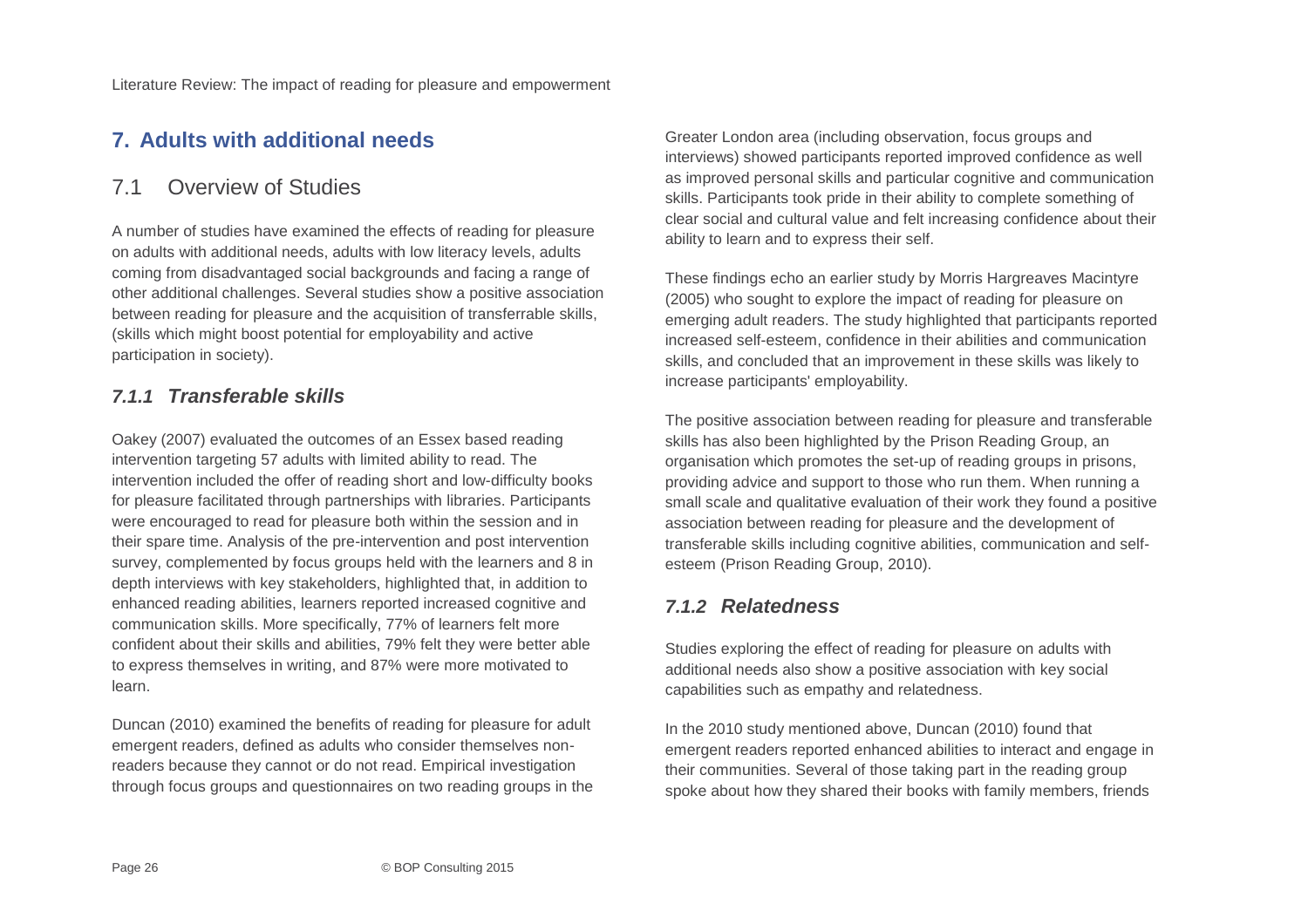and neighbours, encouraging them to read and talk about the books they had read as part of the programme. Libraries and reading circles emerged as locations for community cohesion, gathering people from diverse backgrounds in the local area and providing them with opportunities to exchange their ideas and worldviews.

The Prison Reading Group evaluation (2010) also demonstrated how prisoners who took part in reading groups reported an enhanced connectedness with a wider culture beyond prison.

## *7.1.3 Summary*

A relatively strong evidence base is emerging for outcomes relating to adults with additional needs. While the studies summarised here tend to focus on adults with below average literacy levels there are a number of repeated outcomes across different populations and study designs. For these groups, along with positive development in reading ability there was a tendency for improvements in communication, selfexpression, self-esteem, motivation to learn, and relatedness to be reported. These findings are a point of reminder that when measuring educational development and progression for adult learners, it is important to explore and consider broader outcomes and how these may interact with learning outcomes.



**Figure 6: Outcomes and impact map for adults with additional needs**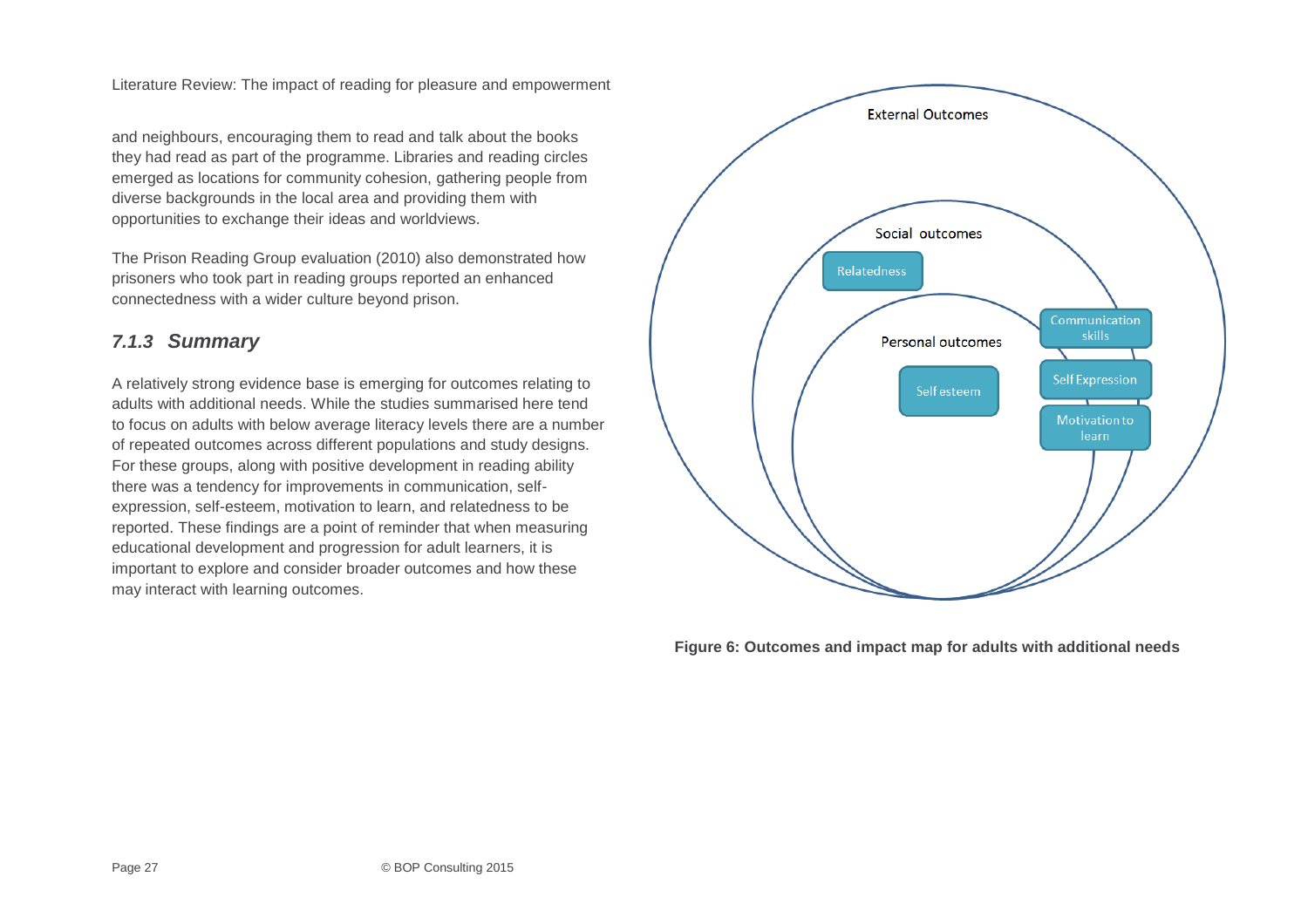## <span id="page-27-0"></span>**8. Quality of evidence and methodological trends**

Overall the papers reviewed from both the academic journal search and the grey literature were of a high standard and reliable. Studies came from a range of disciplines with a predominance of studies from education, psychology and health, and a large proportion of the grey literature relating to UK-based cultural interventions and programmes. Studies were fairly geographically diverse with a slight bias towards the United Kingdom, the United States, Western Europe and Australia. Searches in Spanish and Italian did not retrieve any studies eligible for inclusion. There was an identifiable trend for studies to have been published since 2012 more so than in the seven previous years of the eligible timeframe. This may indicate that 'reading for pleasure' or 'recreational reading' is becoming a more popular area of study across disciplines in recent years.

The predominance of medical and education research designs means that the retrieved and included literature was mostly quantitative and from a positivist research paradigm (i.e. testing hypotheses and replicating research models from the natural sciences). While this is the common approach in population-level studies and those seeking to explore differences before and after an intervention, as well as relationships and associations between variables, it limits the extent to which we can understand people's perceptions and the role and function of reading in the lives of different populations and samples.

Additionally, the majority of studies are cross-sectional in nature, reporting observations from a single population at a single point in time. This does not allow for causality to be fully determined or account for change in the significance or influence of reading for pleasure over time. A final observation is that many of the studies reported findings from student, school pupil or clinical populations. This limits the generalizability of the findings to other populations and to more

naturalistic settings. Overall, while the variety of disciplines and methodologies adds a great deal of value to the evidence, this does make the aggregation of results more difficult as comparing the findings of studies from different sources can be complex.

## <span id="page-27-1"></span>**9. Evidence gaps and future research priorities**

In addition to the trends identified above there was also an obvious bias towards studies of children and young people. This may be expected based on the significance of reading behaviours on individuals' future lives and later outcomes, but it also limits our understanding of the significance and effect of reading amongst the general adult population.

'Reading for pleasure' was often included as a variable alongside many others in studies (e.g. academic reading, other leisure activities), which limits empirical attention on the unique features and function of recreational reading as an activity in its own right. The outcomes framework that will be developed building on this literature review should guide research and evaluation to focus on which aspects of reading for pleasure are the most important and how outcomes overlap and are linked.

There were significantly fewer studies retrieved on 'reading for empowerment'. The blurred areas between reading for learning and learning to read may have obscured the retrieval of appropriate studies through the search strategy adopted, but it seems there is also relatively lower levels of empirical attention paid to individuals choosing to read in their spare time in order to explicitly learn and master new skills and knowledge, or for self-help. While some studies refer to increases in emotional literacy, agency and externally observable skills, this is not always associated to book content or type and further research is needed that explores intentionality as a function of reading for pleasure. In short, if people are reading to improve their selves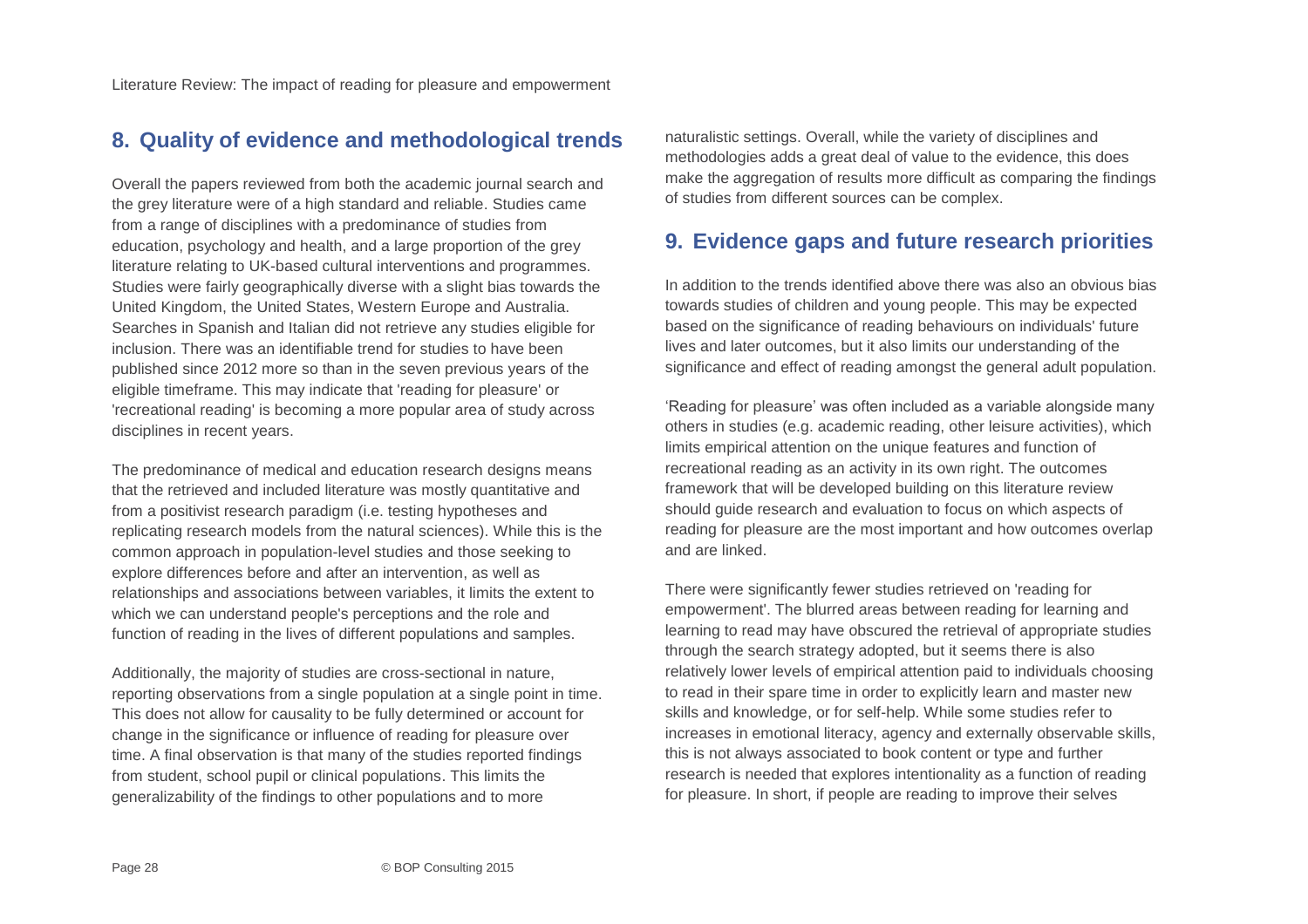(whether through a lack of personal, social or applied skills, to deal with an illness or condition, or to increase their knowledge of a topic) and they are doing this in a self-directed way in their leisure time, there does not appear to be much of an evidence base as to whether and how this is achieved or if it leads to any associated outcomes.

Based on the findings of the current review, there is a lack of research in the following areas:

Interpretative and phenomenological studies - The way that individuals comprehend and make sense of the role of reading in their lives and how their reading behaviour relates to other aspects of their identities, relationships, and abilities would be well suited to qualitative and interpretative research but there were very few studies that used this approach to explore the broader outcomes of reading for pleasure and empowerment.

Longitudinal research - Within the quantitative studies reviewed there was a lack of longitudinal studies, either as empirical designs or in the form of secondary analysis of existing data sets. There is an opportunity to explore reading habits as an independent variable across many existing longitudinal studies. This would also increase the opportunity to explore causality and change within populations over time. This could also shed light on the changing role and function of recreational reading if explored in existing life-course studies.

Applied settings - As research and evidence relating to the function of reading for pleasure in peoples' lives continues to emerge it will be important to direct research activity towards exploring how recreational reading can affect current policy issues (e.g. health and wellbeing, justice, employment and training). There were few reliable studies reporting the efficacy of recreational reading programmes in applied settings despite their effectiveness often being taken for granted.

Future programmes should have research and evaluation embedded, ideally through formal partnerships with third-party research organisations. The lack of research in applied settings is likely also a feature of academic convention and must also be challenged from within the academy.

Future approaches to research and evaluation across programmes and initiatives seeking to increase reading for pleasure and empowerment and improve broader positive outcomes should carefully consider how research approaches seeking to explore and measure impact are embedded from the beginning. Particular methods that could be relatively straightforward to implement and would improve the quality of evidence include:

Baseline and follow-up measures - much of the existing evaluation measures are post-hoc and reflect back on individual experience taking part in a programme. More robust findings could come from taking a repeated measures design.

Control groups - while full randomised control trials can be challenging, expensive and sometimes inappropriate, there may be opportunities to take comparative measures from control groups receiving alternative or no interventions and comparing the results. This would increase the reliability of findings and confidence in the results.

Interpretative and explorative research - the identified links between pleasure as an outcome, the development of self and social identities, and the directional links between outcomes (i.e. how one change leads to another) all lend themselves to qualitative inquiry. However, there was a dearth of in-depth qualitative studies that focused on these processes. This would also generate data that could better explain some of the statistical associations highlighted in this review (e.g. why does reading make people feel more confident and to what extend is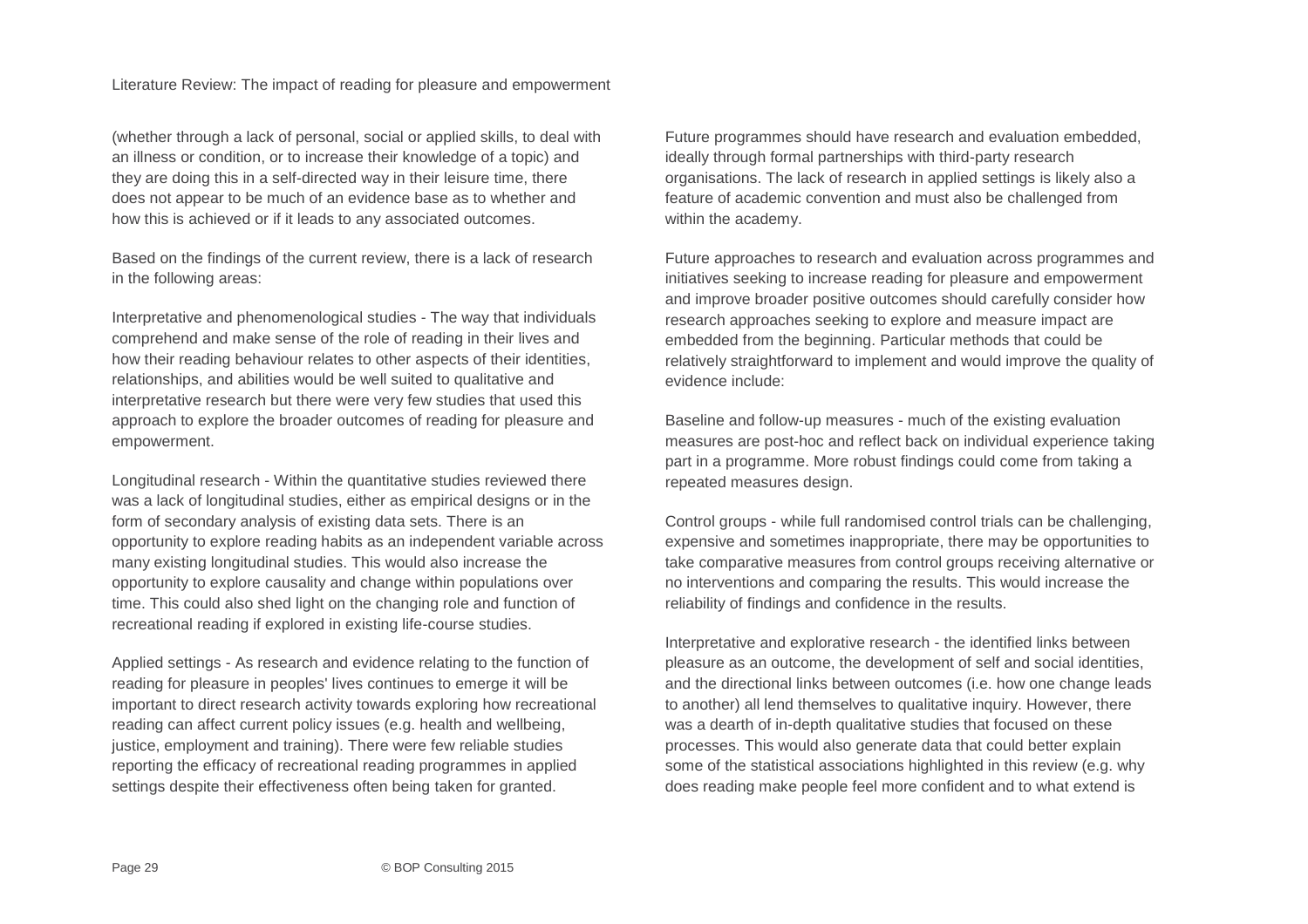this process the same for different types of readers or types of literature).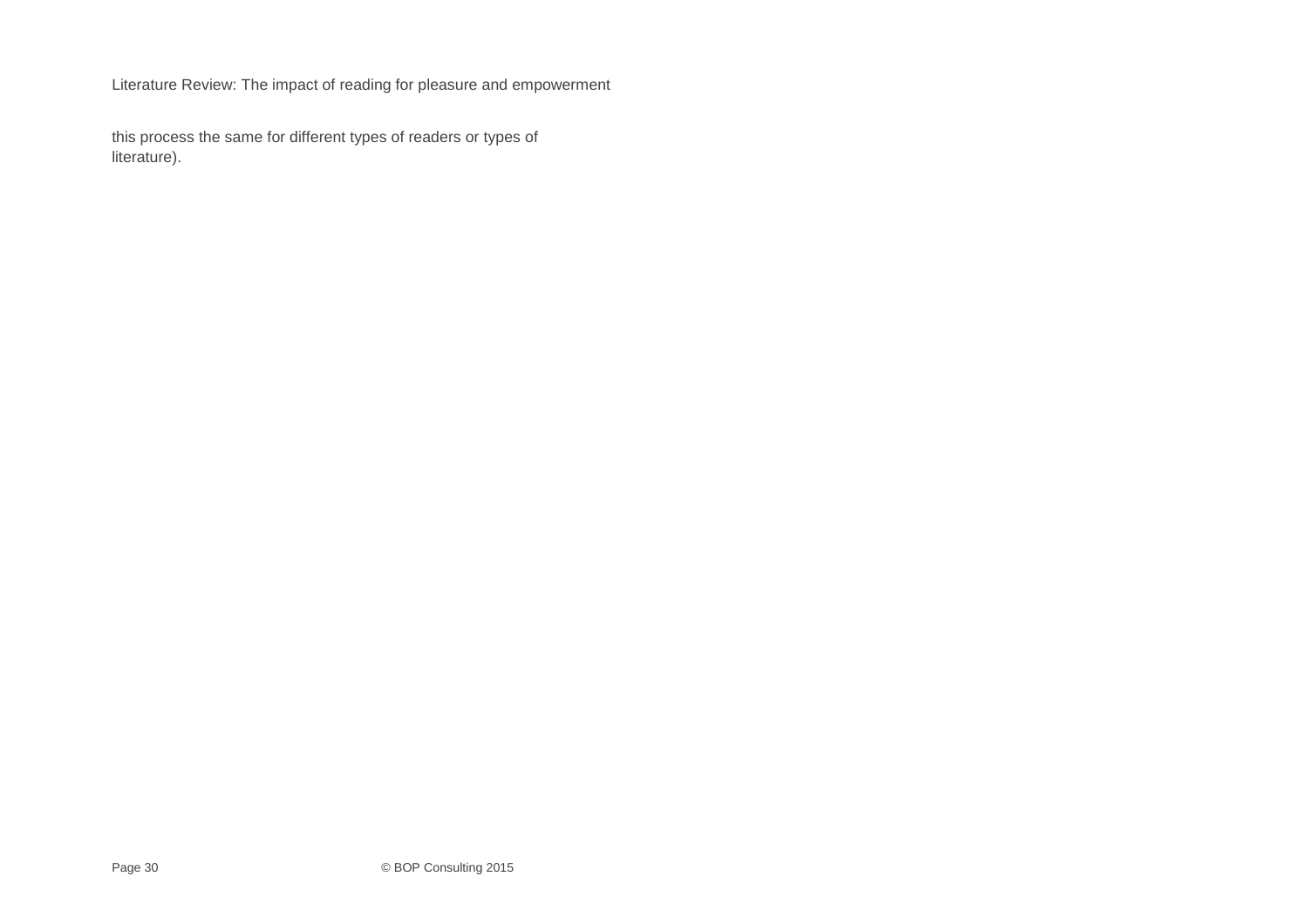# <span id="page-30-0"></span>**10.Conclusion**

A key theme that came through the research was the centrality of enjoyment of reading as a prerequisite for the other outcomes of reading to be achieved. Indeed, it was clear that attention must be paid to how individuals are motivated to read so that programmes seeking to bring about additional outcomes are best designed and targeted. It was clear from the review that reading is closely linked to increasing understanding of our own identities and can also play a large part in relating to others, understanding their world-views and so forth. This area of 'identity development' is complex and tends to be explored across different academic disciplines (education, psychology, sociology and the humanities) within the review. Another key theme that emerged was the use of recreational reading for distraction, relaxation, and knowledge development. These are likely starting points for the development of more 'externally observable' and measurable impacts.

The findings in the review are presented according to the five main populations that the literature tended to focus on:

#### **General adult populations**

The main outcomes reported for this group were enjoyment, relaxation and escapism, increasing understanding of self and social identities, empathy, knowledge of other cultures, relatedness, community cohesion and increasing social capital. There was a limited amount of research on this group, and it encompassed a variety of study designs which limits comparability.

#### **Children and young people**

The majority of the research reviewed for this study related to this group, indicating a broader and stronger evidence base. The main outcomes reported were enjoyment, knowledge of the self and other people, social interaction, social and cultural capital, imagination, focus and flow, relaxation and mood regulation. Improvements in young children's communication abilities and longer-term education outcomes were also reported for early years children.

#### **Parents and carers**

There were fewer studies exploring additional outcomes for parents and carers, although the ones reviewed showed links between reading for pleasure and improvements in parent-child communication and understanding, as well as improving parenting knowledge.

#### **Adults with health needs**

There was a relatively substantial amount of research relating to links between recreational reading and health. These mostly related to changes in stress levels and relaxation, health literacy, and improvements in depression and dementia symptoms. One review showed mixed results on the positive effects of reading for pleasure and neurological conditions.

#### **Adults with additional needs**

These studies tended to focus on adults with below average levels of literacy but presented findings relating to communication, self-efficacy, learning motivation and relatedness.

The literature reviewed in this study comes from a range of diverse sources and disciplines, not least highlighting a distinction between research seeking to test hypotheses or explore population level trends, and that seeking to establish the efficacy of a programme or intervention. One overarching conclusion is that there is scope to bring these poles together so that the outcomes of reading for pleasure being discussed in international peer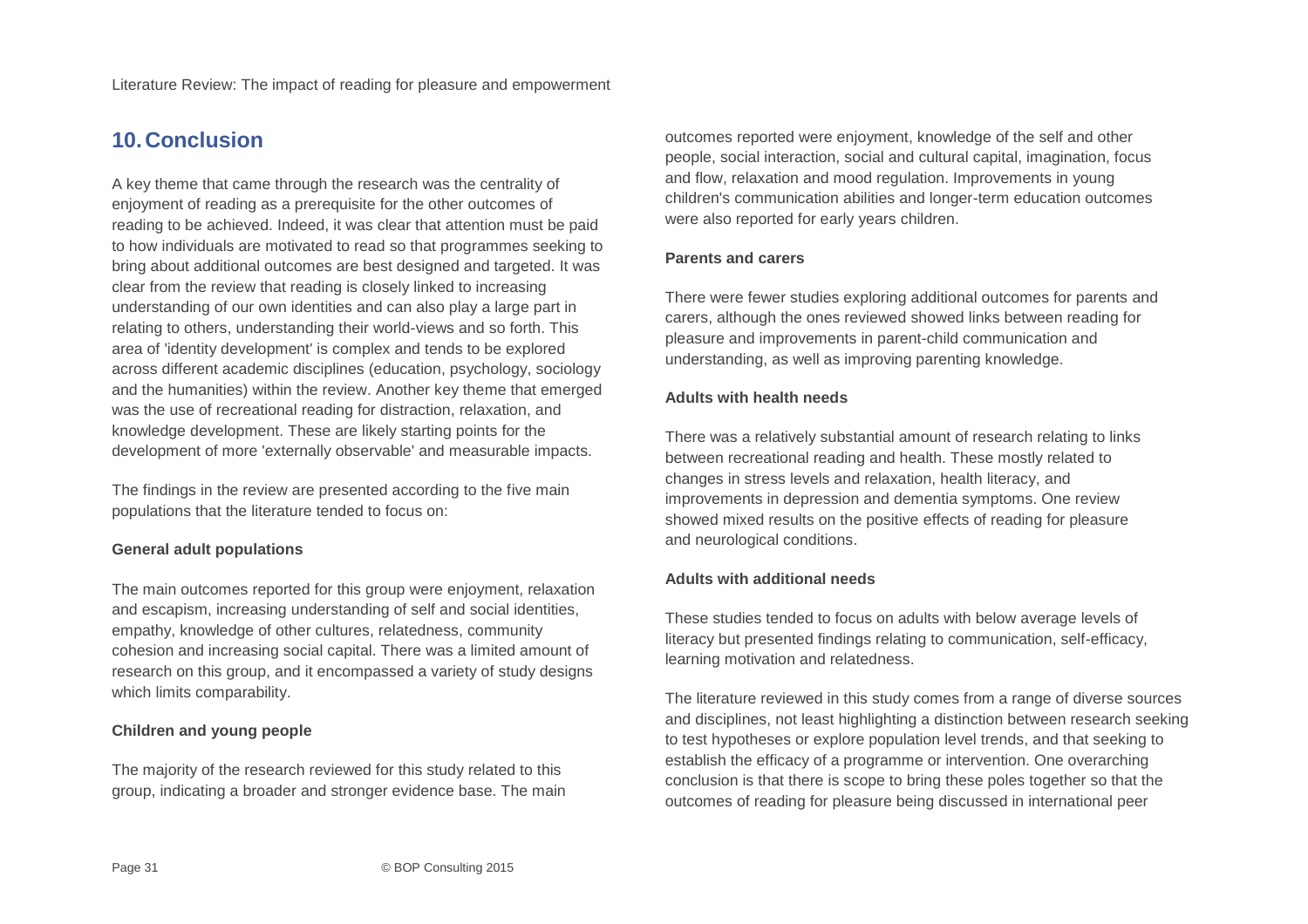reviewed journals are reflected in the programme design and evaluations of those working in the applied sector, and vice-versa. Developing an outcomes framework to guide evaluation across the sector could facilitate this.

Since most of the findings relate to non-educational outcomes there is also potential for this evidence to inform the discourse of education research and encourage a wider lens of enquiry (i.e. to include reading for pleasure and non-literacy measures in studies otherwise focusing on academic or literacy outcomes). This may serve to bring disparate research inquiries together and further strengthen the evidence base for the broader role that reading plays in people's lives and society.

Separating the evidence according to 'groups' or populations has been used to structure this research, but is also an unsatisfactory way to think about how these outcomes overlap in lived experience. While it is useful to explore the scale of research relating to different populations, it is also important to explore where these reported findings and outcomes are applicable across populations and can be considered as stable and secure impacts of reading in general. Outcomes relating to greater understanding of the self and others, knowledge of other cultures, relaxation, imagination and escapism, all transcend the defining characteristics of the 'groups' above. This may be a useful starting point for further enquiry.

Considering the relatively broad range of countries that are represented in the above research there is also potential to further explore cross and transnational research that seeks to compare findings across cultures. There also appears to be a need to generate or locate research findings from 'developing' countries as this did not emerge in the current study.

There are clearly roles for individuals, parents, educators, third sector organisations, policy-makers, and more to be considered in promoting reading for pleasure among the general population and specific sub-sectors. The evidence presented here can increase understanding about when, how and why action can be taken to increase frequency and scale of reading for

pleasure and empowerment, as well as how supporting arguments can be best presented. In short, it is hoped that this review moves things forward in making the case for reading over and above the widely evidenced benefits of literacy in the traditional sense and highlights how reading is a popular activity to experience pleasure and empowerment, but has a function far beyond.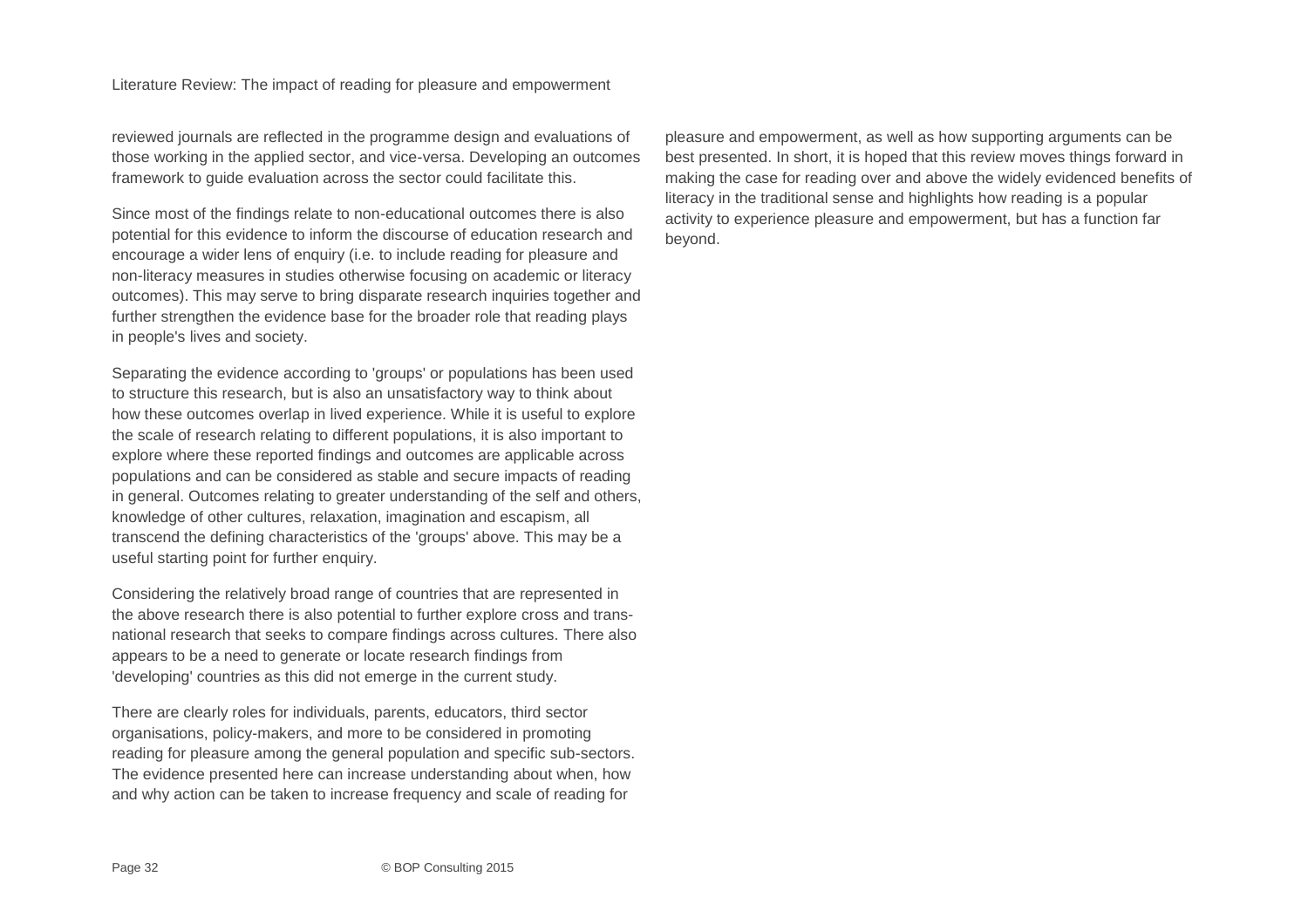# <span id="page-32-0"></span>**11.Bibliography**

Bhatt, R. (2010). The impact of public library use on reading, television, and academic outcomes. Journal of Urban Economics, 68(2), 148-166.

Billington, J, (2015). Reading between the Lines: the Benefits of Reading for Pleasure, Quick Reads, University of Liverpool

Billington, J., Carroll, J., Davis, P., Healey, C., & Kinderman, P. (2013). A literature-based intervention for older people living with dementia. Perspectives in Public Health, 133(3), 165-173.

Book Trust (2008). Reading for Pleasure: Reading for Life, London: Book Trust

Book Trust: Evidence summary - The importance of reading with children frequently, ideally every day

Clark, C., & Rumbold, K. (2006). Reading for Pleasure: A Research Overview.*National Literacy Trust*.

Demack, S. and Stevens, A. (2013). Evaluation of Bookstart England: Bookstart Corner. Sheffield Hallam University/ Book Trust

De Naeghel, J., Van Keer, H., Vansteenkiste, M., & Rosseel, Y. (2012). The Relation Between Elementary Students' Recreational and Academic Reading Motivation, Reading Frequency, Engagement, and Comprehension: A Self-Determination Theory Perspective. Journal of Educational Psychology, 104(4), 1006-1021.

DeWalt DA, Hink A. Health literacy and child health outcomes: a systematic review of the literature. Pediatrics. 2009 Nov;124

Department for Education (2012). Research evidence on reading for pleasure, Education standards research team, UK Government

DJS Research (2013). 'Book Trust Reading Habits Survey 2013': A national survey of reading habits and attitudes to books amongst adults in England', Book Trust

Dowrick, C., Billington, J., Robinson, J., Hamer, A., & Williams, C. (2012). Get into Reading as an intervention for common mental health problems: exploring catalysts for change. Medical Humanities, 38(1), 15-20.

Duncan, S. (2010). 'Understanding reading for Pleasure for emerging adult readers', National research and Development Centre for adult literacy and numeracy (NRDC), Institute of Education, London

Goldfeld, S., Quach, J., Nicholls, R., Reilly, S., Ukoumunne, O. C., & Wake, M. (2012). Four-Year-Old Outcomes of a Universal Infant-Toddler Shared Reading Intervention The Let's Read Trial. Archives of Pediatrics & Adolescent Medicine, 166(11), 1045-1052.

Greenwood, H. & Hicks, D. (2015) Assessing the Impact of Reading for Blind and Partially Sighted Young People, RNIB, The Reading Agency, Loughborough University

Hong, Z.-R., & Lin, H.-s. (2012). Impacts of a Book Reading Club Intervention on Enhancing Parents' Positive Thinking. Journal of Health Psychology, 17(2), 273-284.

Howard, V. (2011). The importance of pleasure reading in the lives of young teens: Self-identification, self-construction and selfawareness. Journal of Librarianship and Information Science, *43*(1), 46- 55.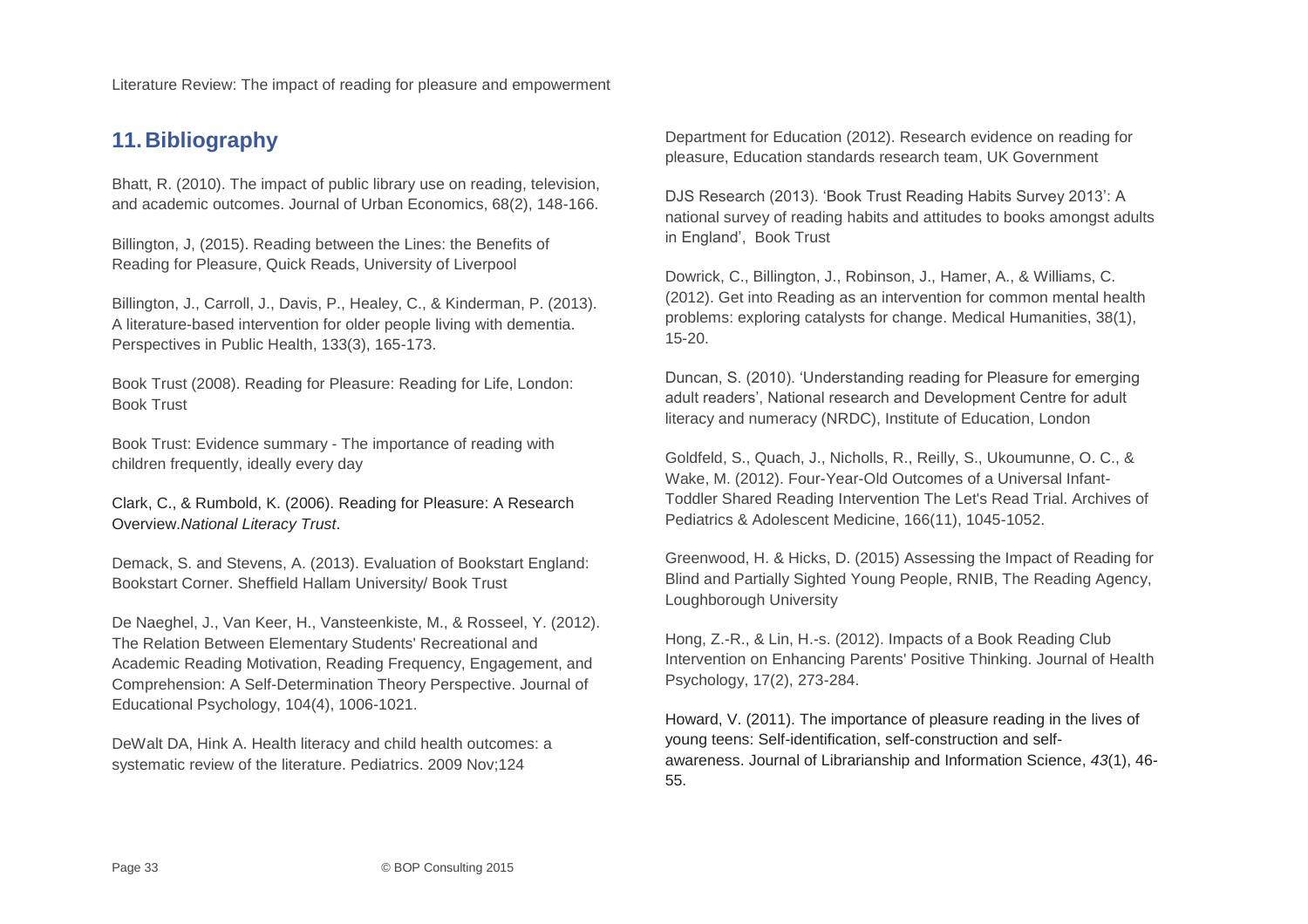Hughes, T. F., Chang, C.-C. H., Vanderbilt, J., & Ganguli, M. (2010). Engagement in Reading and Hobbies and Incident Dementia in the Community: The MoVIES Project. American Journal of Geriatric Psychiatry, 18(3), S100-S100.

Kennedy, R. and Bearne, E. (2009), 'Summer Reading Challenge 2009 Impact Research Report' The United Kingdom Literacy Association/The Reading Agency

Kumschick, I. R., Beck, L., Eid, M., Witte, G., Klann-Delius, G., Heuser, I., et al. (2014). READING and FEELING: the effects of a literaturebased intervention designed to increase emotional competence in second and third graders. Frontiers in Psychology, 5.

Kush, J. C., & Watkins, M. W. (1996). Long-term stability of children's attitudes toward reading. Journal of Educational Research, 89(5), 315- 319.

Latchem, J. M., & Greenhalgh, J. (2014). The role of reading on the health and well-being of people with neurological conditions: a systematic review. Aging & Mental Health, 18(6), 731-744.

Lockwood, M. (2012). Attitudes to Reading in English Primary Schools. English in Education, 46(3), 228-246.

Mar, R. A., DeYoung, C. G., Higgins, D. M., & Peterson, J. B. (2006). Self‐Liking and Self‐Competence Separate Self‐Evaluation From Self‐ Deception: Associations With Personality, Ability, and Achievement. *Journal of Personality*, *74*(4), 1047-1078.

Mar, R. A., Oatley, K., & Peterson, J. B. (2009). Exploring the link between reading fiction and empathy: Ruling out individual differences and examining outcomes. Communications-European Journal of Communication Research, 34(4), 407-428.

Merga, M. K. (2014). Peer Group and Friend Influences on the Social Acceptability of Adolescent Book Reading. Journal of Adolescent & Adult Literacy, 57(6), 483-491.

Merga, M. K. (2015). "She knows what I like'': Student-generated bestpractice statements for encouraging recreational book reading in adolescents. Australian Journal of Education, 59(1), 35-50.

Moje, E., Overby, M., Tysvaer, N., & Morris, K. (2008). The complex world of adolescent literacy: Myths, motivations, and mysteries. *Harvard Educational Review*, *78*(1), 107-154.

Mol, S. E., & Jolles, J. (2014). Reading enjoyment amongst non-leisure readers can affect achievement in secondary school. Frontiers in Psychology, 5.

Morris Hargreaves Macintyre, (2005) 'Confidence All Round: The Impact on Emergent Adult Readers of Reading for Pleasure, The Vital Link', Museums and Libraries Association

Moyer, J. E. (2007). Learning from leisure reading. *Reference & User Services Quarterly*, *46*(4), 66-79.

National Endowment for the Arts (2007). To Read or Not to Read: A question of national consequence, USA. No. 47

Nippold, M. A., Duthie, I. K., & Larsen, J. (2005). Literacy as a leisure activity: Free-time preferences of older children and young adolescents. Language Speech and Hearing Services in Schools, 36(2), 93-102.

Oakey, S. (2007) 'Practitioners leading research: Weaving reading for pleasure into the Skills for Life adult literacy curriculum', National Research and Development Centre for adult literacy and numeracy, Institute of Education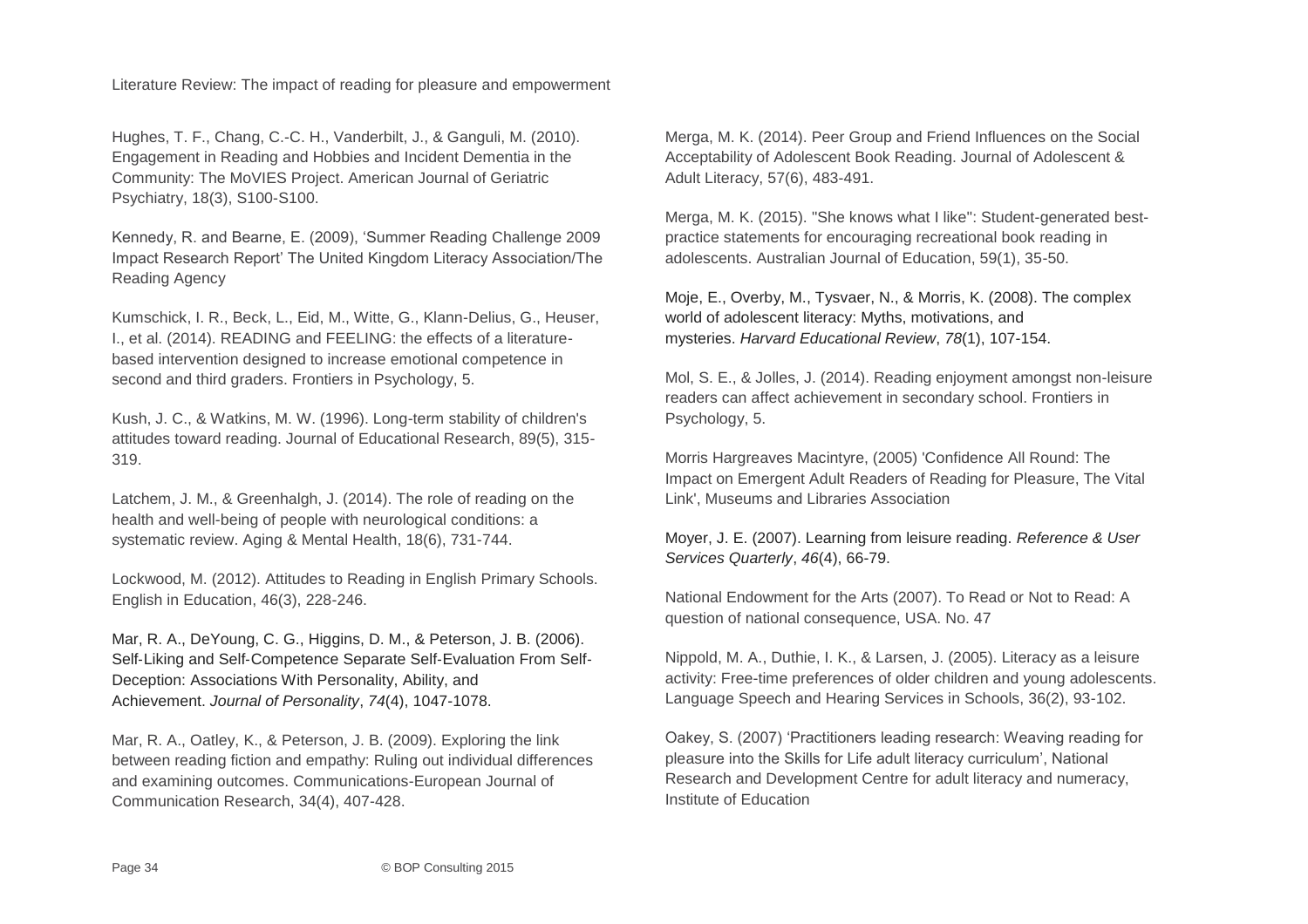Pankratow, M., Berry, T. R., & McHugh, T.-L. F. (2013). Effects of Reading Health and Appearance Exercise Magazine Articles on Perceptions of Attractiveness and Reasons for Exercise. Plos One, 8(4).

Parthasarathy, S., Bridges, D., McGrath, S. M., Au, C.P. Wong, T.K., & Yiu, C. K. (2014). The Relation Between Caregivers' Multiliterate Reading Habits and Their Children's Oral Health Status. Interactive journal of medical research, 3(3), e13-e13.

Product Perceptions and The Reading Agency (2003) 'Inspiring Children: The Impact of the Summer Reading Challenge', The Reading Maze 2003 National Participant Survey'

Prison Reading Group (2013) 'What Books Can Do Behind Bars: Report on the work of the PRG 1999-2013'

Smith, J. K., Smith, L. F., Gilmore, A., & Jameson, M. (2012). Students' self-perception of reading ability, enjoyment of reading and reading achievement. Learning and Individual Differences, 22(2), 202-206.

Spacey, R., Creaser, C., & Hicks, D. (2014). The impact of reading for pleasure on blind and partially sighted adults and its implications for materials provision. Journal of Librarianship and Information Science, 46(4), 271-288.

Sullivan, A. and Brown, M. (2013) Social Inequalities in Cognitive Scores at age 16: The role of reading, Centre for Longitudinal Studies Working Paper 2013/10, London: Institute of Education

Taylor, A. W., Winefield, H., Kettler, L., Roberts, R., & Gill, T. K. (2012). A Population Study of 5 to 15 Year Olds: Full Time Maternal Employment not associated with High BMI. The Importance of Screen-Based Activity, Reading for Pleasure and Sleep Duration in Children's

BMI. Maternal and Child Health Journal, 16(3), 587-599.

The Reading Agency (2003), Chatterbooks Evaluation, unpublished evaluation

Twist, L., Schagen, I. and Hodgson, C. (2007). Readers and Reading: the National Report for England 2006 (PIRLS: Progress in International Reading Literacy Study). Slough: NFER

Vasquez, J. M. (2005). Ethnic identity and Chicano literature: How ethnicity affects reading and reading affects ethnic consciousness. Ethnic and Racial Studies, 28(5), 903-924.

Venn, L. (Free Thought Research) (2014). Family reading habits and the impact of Bookstart, Book Trust

Verghese, J., Lipton, R.B., Katz, M.J., Hall, C., Derby, C.A., Kuslansky, G., Ambrose, A.F., Sliwinski, M., Buschke, H. (2003) Leisure Activities and the Risk of Dementia in the Elderly, New England Journal of Medicine, Waltham: Massachusetts medical society,348:2508-16

Wade, B., & Moore, M. (2000). A sure start with books. Early Years, 20 (Spring), 39–46.

Wood, C., Vardy, E. & Tarczynski-Bowles, L. (2015) Early Words Together: Impact on Families and Children, National Literacy Trust, Final report, Centre for Research in Psychology, Behaviour and Achievement, Coventry: Coventry University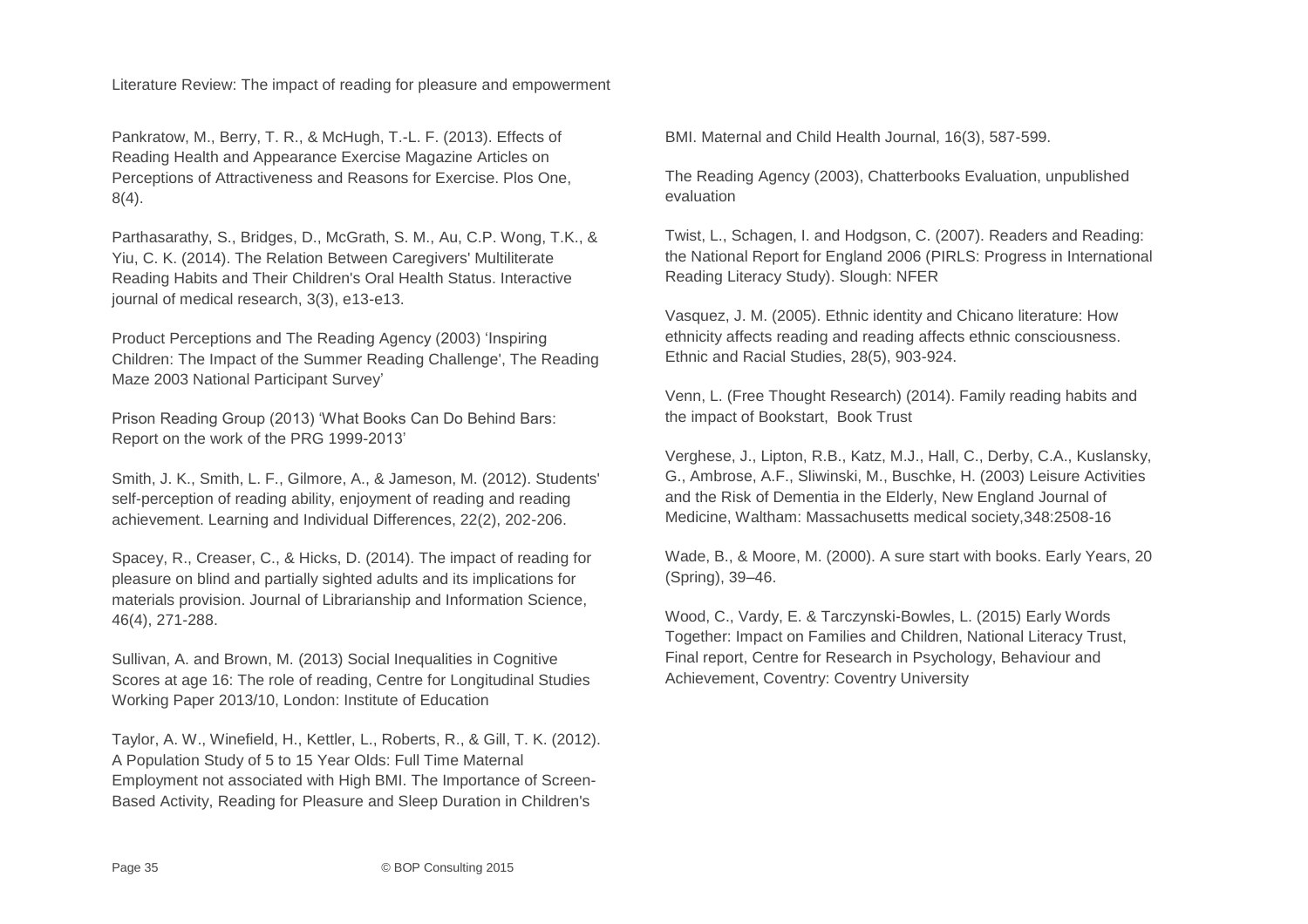# <span id="page-35-0"></span>**Appendix 1 - Search terms and result yields**

# 1. Reading

- Reading AND pleasure: research on Web of Science (TOPIC, 2005- 2015) yielded 945 results, scanned all 945, selected 21 articles.
- Reading AND intervention: research on Web of Science \*(TITLE, 2005-2015) yielded 426 results, scanned all 426, selected 20 articles
- 'recreational reading' research on Web of Science (TOPIC, 2005- 2015) yielded 55 results, scanned all 55, selected 15 article. (very useful)
- Reading AND enjoyment: research on Web of Science (TOPIC, 2005-2015) yielded 350 result scanned all 230, selected 17 articles
- Reading AND empowerment research on Web of Science (TOPIC 2005-2015) yielded results scanned all 226, selected 2 articles (many articles already selected).
- Reading AND extra-curricular: research on Web of Science (TOPIC 2005-2015) yielded 15 results, scanned all 15, selected 4 articles
- Reading AND outcomes research on Web of Science (TITLE 2005- 2015) yielded 178 results, scanned all 178, selected 13 articles (many of the articles were about reading for the sake of reading)
- Reading AND identities: research on Web of Science (TITLE, 2005- 2015) yielded 124 result, scanned all 124, selected 7 articles.
- Reading AND engagement: research on Web of Science \*(TITLE, 2005-2015) yelded 75 results, scanned all 75, selected 7 articles (a lot of articles about studying rather than reading)
- Reading AND health: research on Web of Science (TITLE, 2005- 2015) yielded 123 result, scanned all 123, selected 13 articles.
- Reading AND economic prosperity research on Web of Science (TOPIC, 2005-2015) yielded 15 result, scanned all 15, selected 1 article.
- 'independent reading' research on Web of Science (TOPIC, 2005- 2015) yielded 98 result, scanned all 98, selected 7 articles (not really relevant)

# 2. Literature

- Literature AND pleasure 760 (Webscience, TOPIC, 2005 2015), reviewed 760, found 26 - 1
- Literature AND enjoyment 623 (WEbscience, TOPIC, 2005 2015), reviewed 623, found  $2 - 2$
- Literature AND identities 396 (Webscience, TITLE, 2005 2015), reviewed 396, found 13 - 3
- Literature AND empowerment 24 (Webscience, TITLE, 2005- 2015), reviewed 24, found 2
- Literature AND extra-curricular 27 (Webscience, TOPIC.2005- 2015), reviewed 27, found 0
- Literature AND outcomes 897( Webscience, TITLE, 2005 2015), reviewed 897, found 5
- Literature AND intervention 631 (Webscience, TITLE, 2005 2015), reviewed 631, found 5
- Literature AND engagement 40 (Webscience, TITLE, 2005 2015) reviewed 40, found 3
- Literature AND health 1335 (Webscience, TITLE, 2005 2015) reviewed 600, found 1
- Literature AND economic prosperity 118 ( Webscience, TITLE 2005 – 2015) reviewed 118, found 1
- 'independent Literature ' 9 (Webscience, TOPIC, 2005 2015) reviewed 9, found 0
- 'recreational Literature'- 7 (Webscence, TITLE, 2005 2015) reviewed 7, found 0

# 3. Literacy

- Literacy AND pleasure  $-59$  (Webscience, TOPIC, 2005  $-2015$ ), reviewed 59, found 5
- Literacy AND enjoyment 86 (WEbscience, TOPIC, 2005 2015), reviewed 86, found 2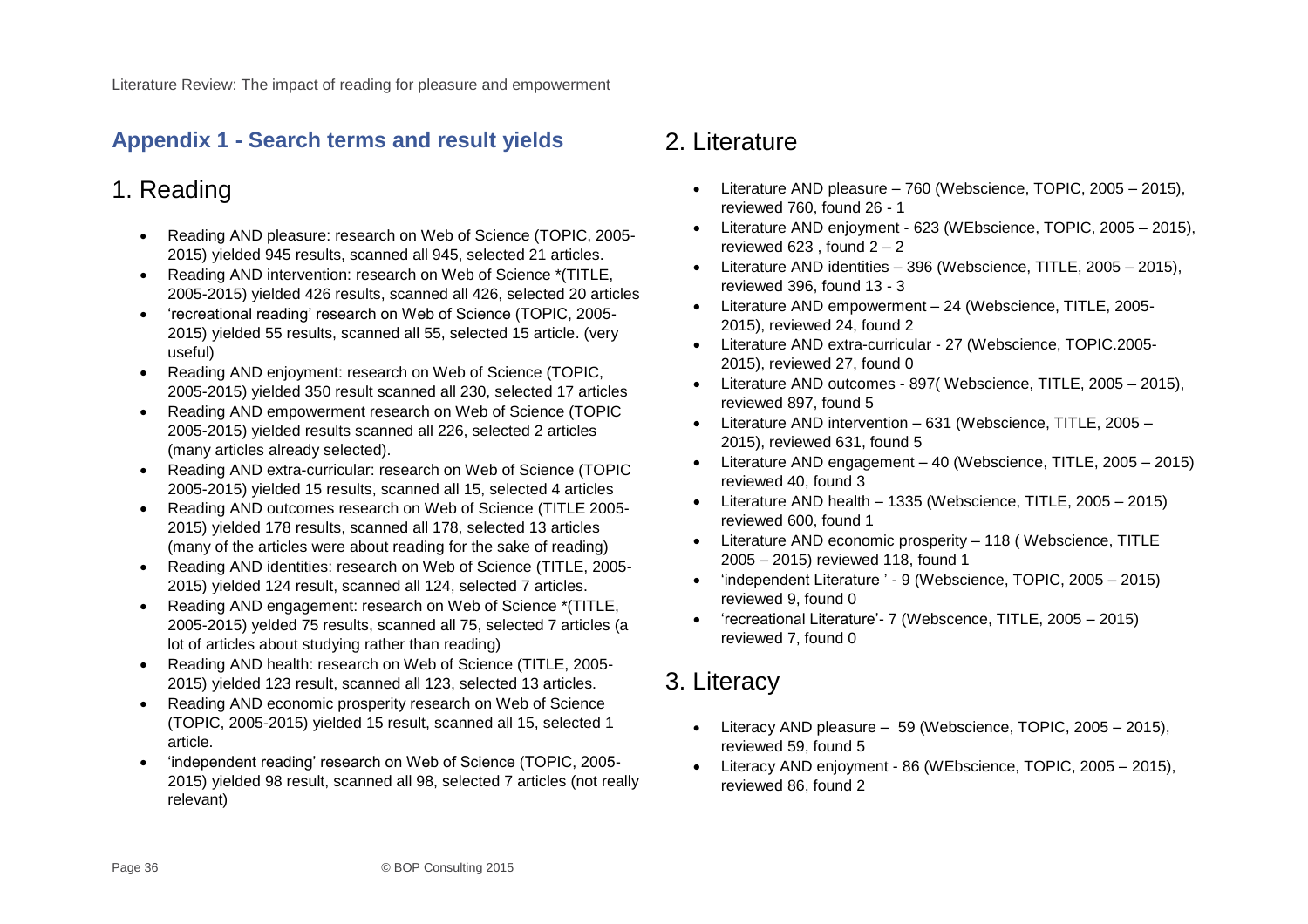- Literacy AND empowerment 319 (Webscience, TOPIC, 2005 2015), reviewed 319, found 3
- Literacy AND extra-curricular 6 (Webscience, TOPIC, 2005-2015), reviewed 6, found 0
- Literacy AND outcomes 159 (Webscience, TITLE, 2005-2015), reviewed 159, found 3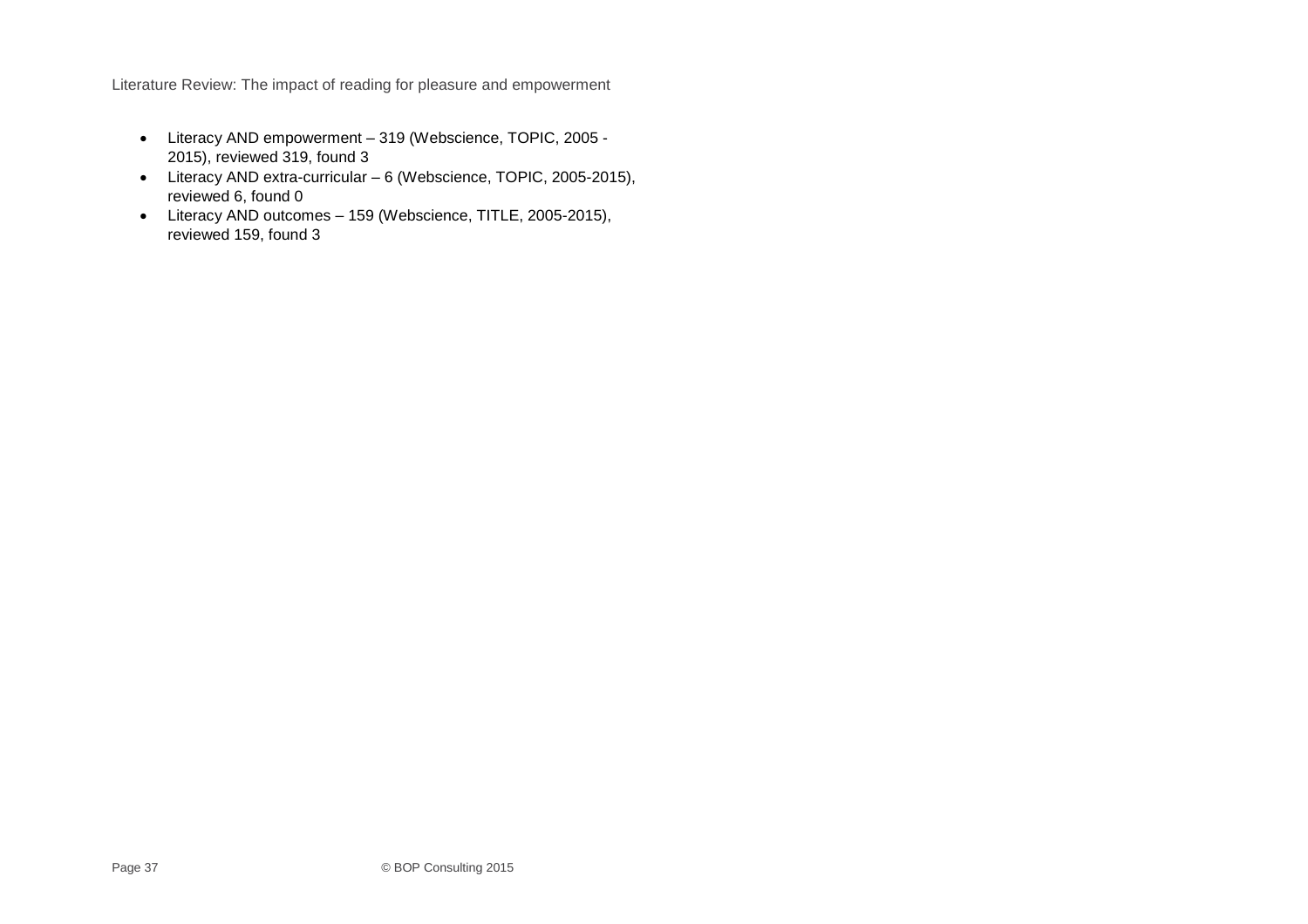# <span id="page-37-0"></span>**Appendix 2 - List of Project Steering Group members**

Arts Council England Association of Senior Children's and Education Librarians Book Trust Chartered Institute of Library and Information Professionals Education Endowment Foundation National Literacy Trust Publishers Association Scottish Library and Information Council Society of Chief Librarians The Reading Agency